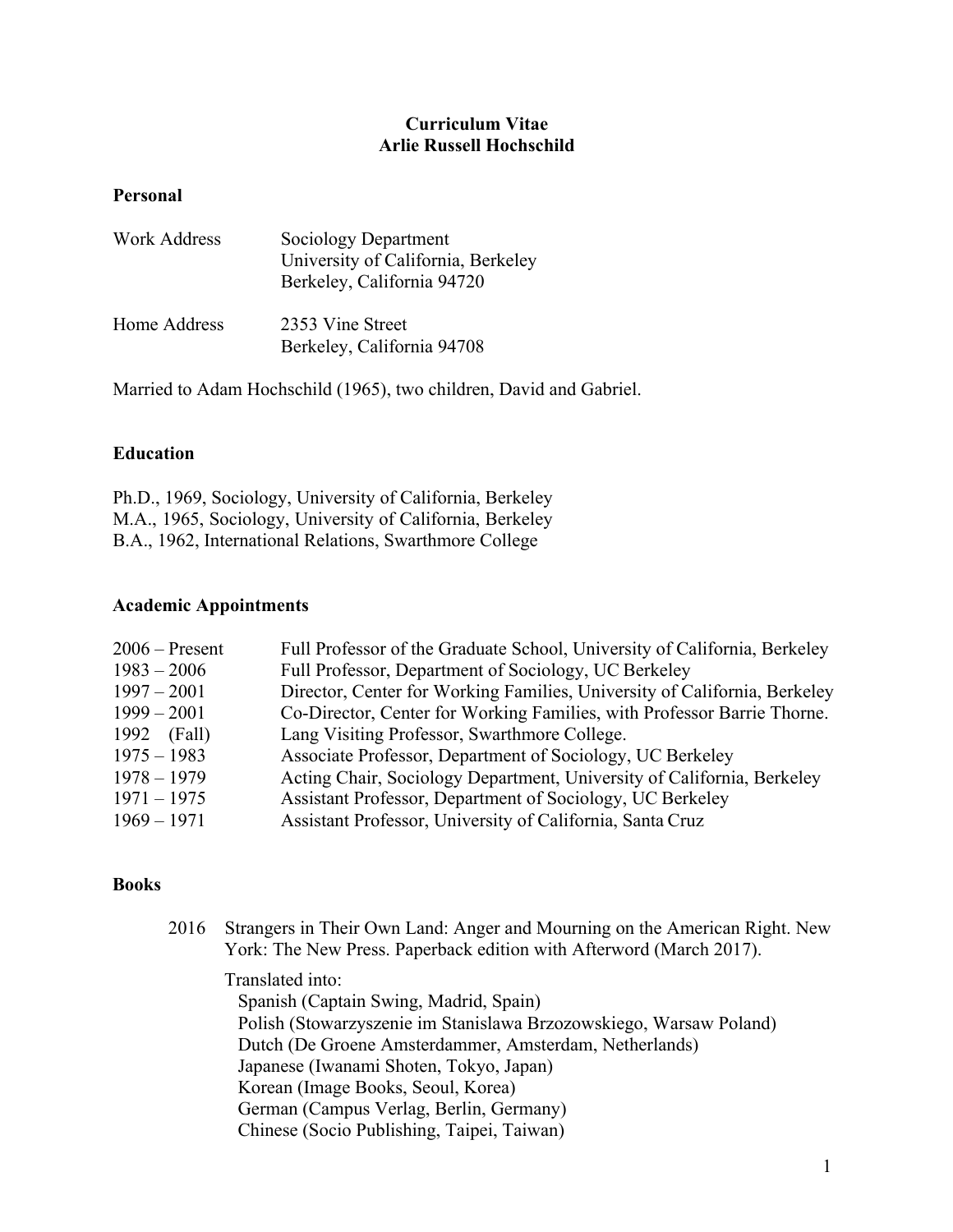- 2013 *Contre L'Indifférence Des Privilégiés*, Edition Payot et Rivages, "Ethique du Care et Capitalisme Emotionnel," an essay jointly published with essays by Carol Gilligan and Joan Tronto.
- 2013 *So How's the Family? and Other Essays,* Berkeley and Los Angeles: University of California Press.

Translated into Korean by Imagine Books (Seoul, South Korea)

2012 *The Outsourced Self: Intimate Life in Market Times*. New York: Metropolitan Press.

Translated into: Chinese by CITIC Publishers (Beijing) Bardon-Chinese Media Agency, Taipei, Taiwan (complex Characters only) Korean by Imagine Books (Seoul, South Korea) Excerpt translated into Swedish by journal *Fronesia* (2013), Polish by *Cultura Wspolczesna* (2013), and French by Decouverte (Paris)

2003 *The Commercialization of Intimate Life: Notes from Home and Work*. San Francisco and Los Angeles: University of California Press.

Translated into: Italian (Bologna, Italy: El Molino) Spanish (Buenos Aires, Argentina: Katz) Published in Australia by the University of Australia

2002 *Global Woman: Nannies, Maids and Sex Workers in the New Economy*, co- edited with Barbara Ehrenreich. New York: Metropolitan Press.

Translated into: Bulgarian (Sophia: Ciela Press) Hebrew (Tel-Aviv: Babel) German (Frankfurt: Suhrkamp) Italian (Milan: Feltrinelli)

1997 *The Time Bind: When Work Becomes Home and Home Becomes Work*. New York: Metropolitan/Holt. New preface published for paperback American edition. Reissued with new afterword in 1997. Cover article in *The New York Times Magazine*, and excerpted in *The Nation* and *Working USA*. Recorded as audio book by Scholarly Audio Inc.

Translated into: German (Berlin: Verlag Leske Budrich) Danish (Copenhagen: Munksgaard) Japanese (Akashi Shoten)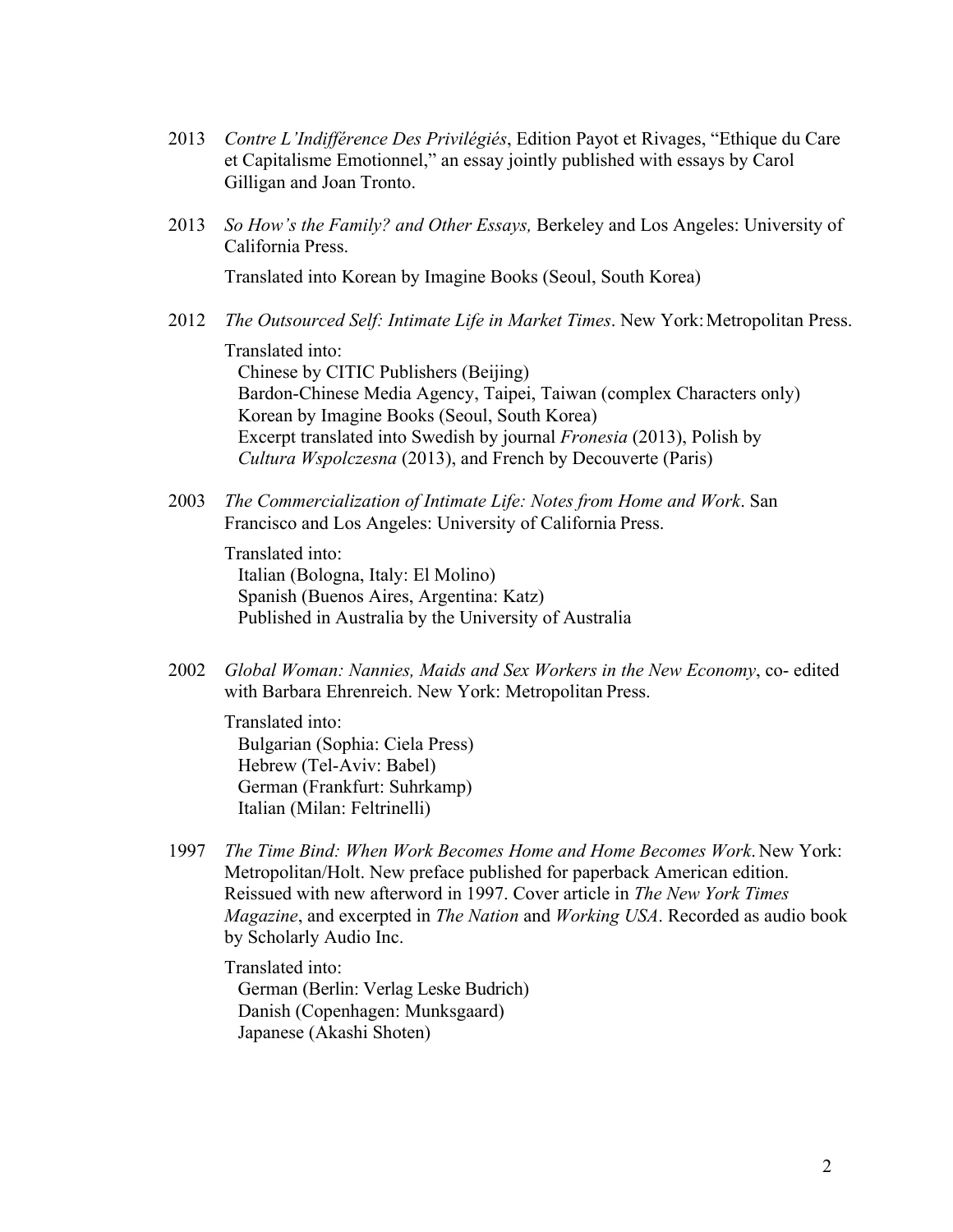1989 *The Second Shift: Working Parents and the Revolution at Home*, (with Anne Machung), New York: Viking Penguin. (Re-issued 2003, 2011, 2012 withnew Afterword).

Translated into:

German (Zolnay Press) Japanese (Asahi Press) Dutch (Uniblock Press) Arabic (International Publishers, Cairo, Egypt) Korean (Aha-chim-e-seul) Published in Great Britain by Piaktus Press China, mainland, Joint Publishing Company.

1983 *The Managed Heart: The Commercialization of Human Feeling*. Berkeley, CA: The University of California Press. Reprinted with new afterword in 2003, second Afterward, 2012.

Translated into: German (Campus Press) Chinese (Laureate Books, Taipei, Taiwan) Japanese (Sekai Shisosha, Kyoto, Japan) Korean (Image Books, Seoul, Korea) Polish (Polish Scientific Publishers PWN) Russian (Delo Publisher of the Russian Presidential Academy) Simplified Chinese (Shanghai Elegance Books Co.)

- 1973 *The Unexpected Community*. Englewood Cliffs, NJ: Prentice Hall. Second edition 1979. Berkeley, CA: University of California Press.
- 2016 (orig 1974) Coleen the Question Girl. (a children's story, orig: Old Westbury, NY: Feminist Press, 2016, Invisible Spaces of Parenthood, London, England).

### **Awards and Honors**

#### *Honorary Degrees*

Honorary Doctor of Laws, Harvard University, USA (2021) Honorary Doctor of Philosophy, Mount Saint Vincent University, Canada (2013) Honorary Doctor of Philosophy, University of Lapland, Finland (2012) Honorary Doctor of Philosophy, Aalborg University, Denmark (2004) Honorary Doctor of Philosophy, University of Oslo, Norway(2000) Honorary Doctor of Philosophy, Swarthmore College, USA (1993) Ulysses Medal, University College Dublin, Ireland (2015) Honorary Doctor of Philosophy, University of Lausanne (2018) Honorary Doctor of Philosophy, Westminster University (2018)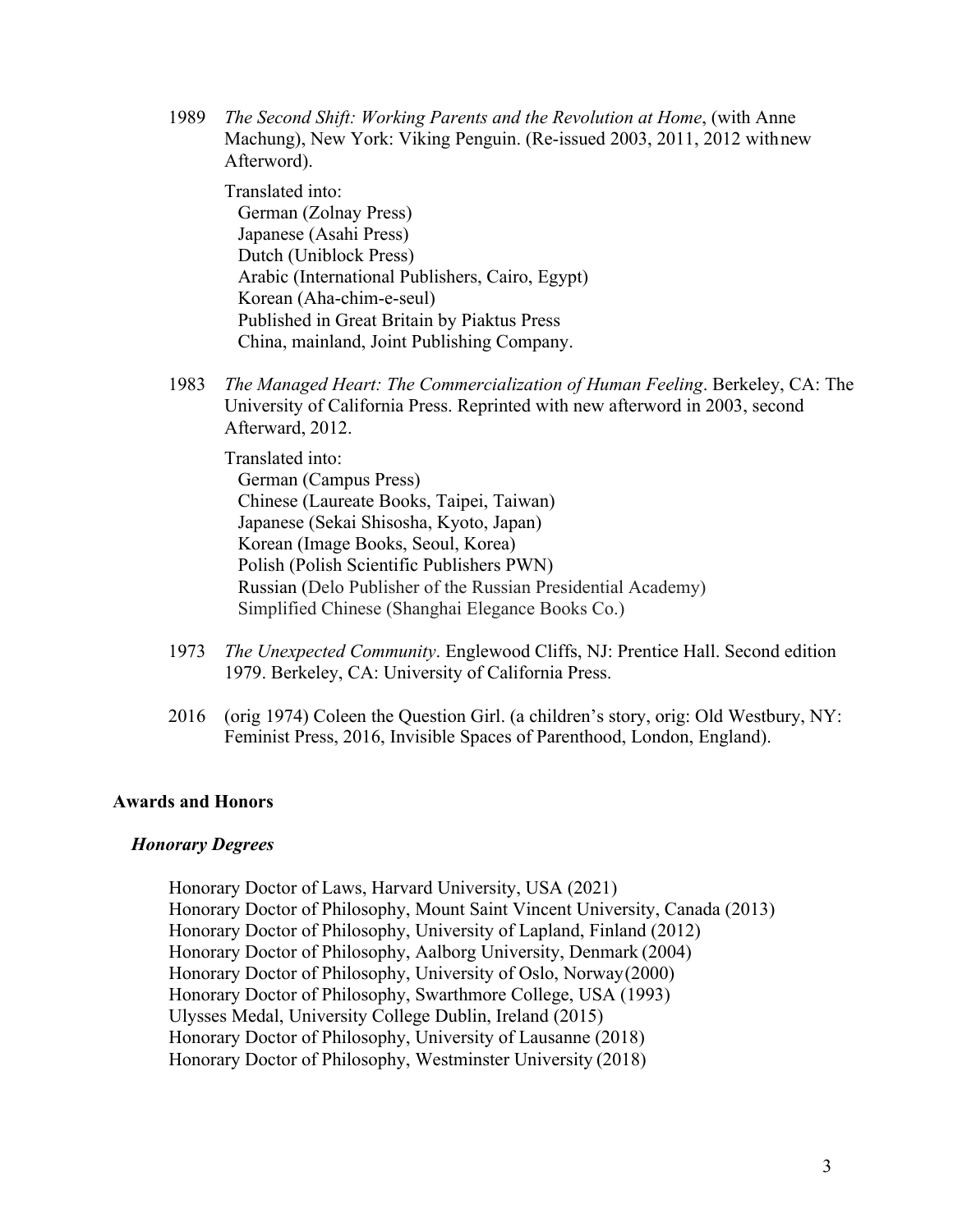#### *Book Honors*

Chosen, *Second Shift,* as one of 12 Best books of 2021 by the *Beijing News Book Review*, China

Chosen, *Strangers in Their Own Land* (translated by Xia Fan and published by SSAP)*,* as one of 12 Best Books of 2020 by the *Beijing News Book Review*, China

*Strangers in Their Own Land: Anger and Mourning on the American Right*, chosen as one of the 10 best non-fiction books of the decade by the Boston Public Library (December 2019). https://www.boston.com/culture/books/2019/12/20/librarians-boston-public-librarybest- books-2010s

*Strangers in Their Own Land* (Shared Read) American University, Washington, DC, 2018. Ogden Honor's College, Louisiana State University, Baton Rouge, LA, 2017. Pomona College, Claremont, CA, 2017.

Named, *Strangers in Their Own Land: Anger and Mourning on the American Right*, a "Notable Social Science Book of the Year," *New York Times Book Review* (2016).

Named, *The Outsourced Self: Intimate Life in Market Times* chosen by *Publisher's Weekly* as one of the "Best Books of 2012" (2012).

*The Time Bind* (Shared Read)

University of California, Berkeley's, Summer Reading list. The list, co-produced by the Office of Student Life/Educational Development and Moffitt Library, included in all incoming freshmen orientation packages for Summer 2000.

Named, *The Time Bind*, a "Notable Non-Fiction Book of the Year" by the *New York Times Book Review* (1997).

*The Second Shift* (Shared Read) Swarthmore College, 1990.

Named, *The Second Shift,* a "Notable Social Science Book of the Year" by the *New York Times Book Review (*1989).

Named, *The Managed Heart*, a "Notable Social Science Books of the Year" by the *New York Times Book Review (*1983).

C. Wright Mills Award, Honorable Mention, for *The Managed Heart (*1983).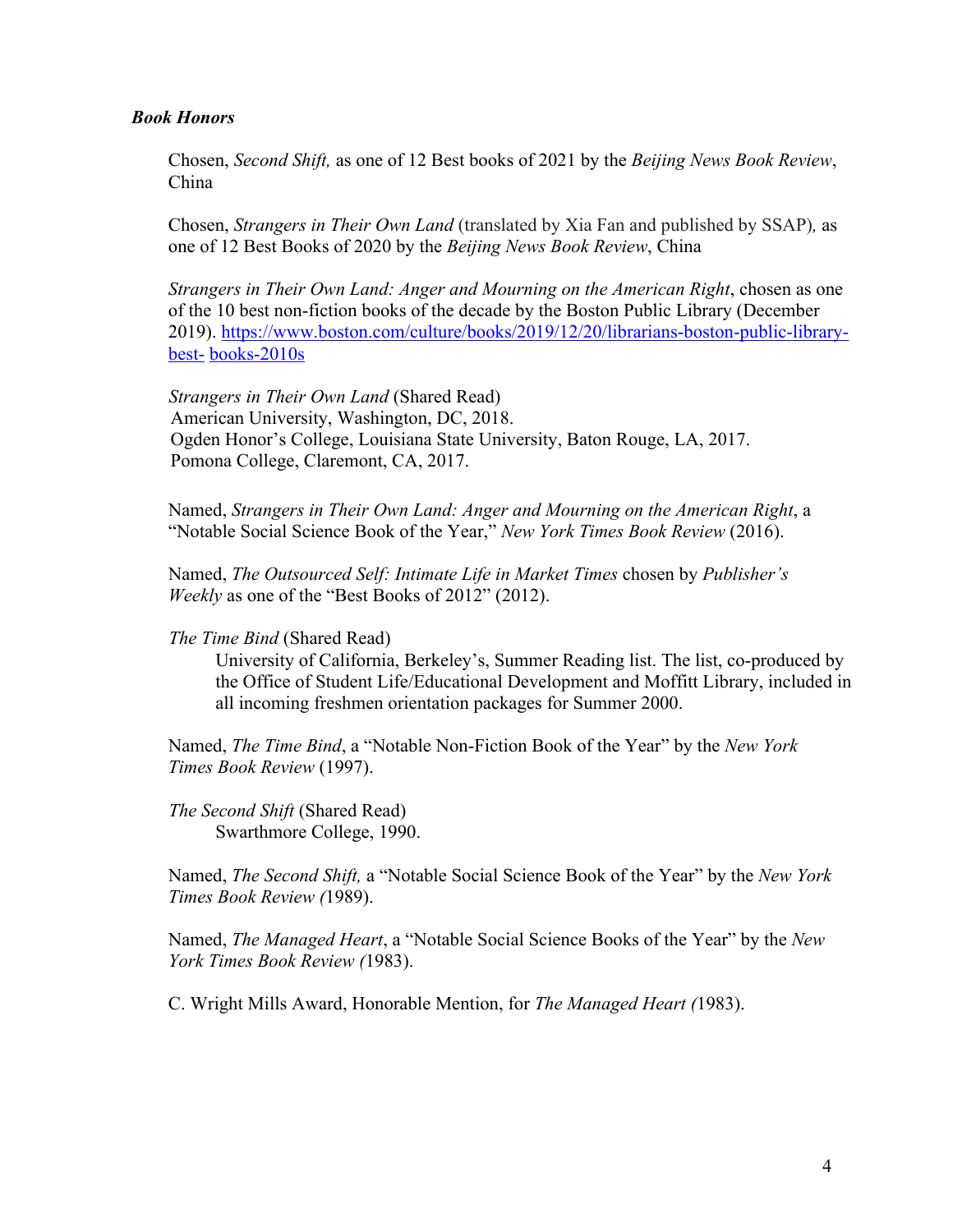#### *Awards Granted by the American Sociological Association*

Award for Public Understanding of Sociology, American Sociological Association Washington, DC (2000).

Jessie Bernard Award, American Sociological Association (2008).

Lifetime Achievement Award, Section on the Family, American Sociological Association, (2015).

Lifetime Achievement Award, Sociology of Emotions Section, American Sociological Association (2001).

Sociological Research Association (Elected, honorary society of researchers), American Sociological Association (1990 to present).

#### *Plays Based on The Time Bind and Strangers in Their Own Land*

A Play, "Work Will Make You Free," based on *The Time Bind*, by the Danish Royal Theatre (Turbinehallerne in Copenhagen, Denmark, September 8, 2005). Director: Ditte Bjerg

A Dramatic Reading, "Performing Strangers: Re-Assembling Political Difference in Our Own Land," Bay Area Media, Performance and Fine Arts (University of California, Berkeley, Osher Theater, September 18, 2017).

A Musical, "One State, Two State; Red State, Blue State," written by Wesley Saveck (inspired by *Strangers in Their Own Land*). Modern Theater, Suffolk University (Boston MA, April 2018).

#### *Awards for Teaching*

Distinguished Teaching Award for the Division of Social Sciences 2000-2001, University of California, Berkeley (August 2001).

Outstanding Teacher Award, University of California, Berkeley (1968).

### *Other Honors*

Elected, American Philosophical Society (2021)

Work Life Legacy Award, Families and Work Institute, New York (June 19, 2014).

Arensberg Award, Lifetime Achievement for Research on Work. Awarded by the Society for the Anthropology of Work, a section of the American Anthropological Association, Annual Meeting (San Jose, CA, November 2006).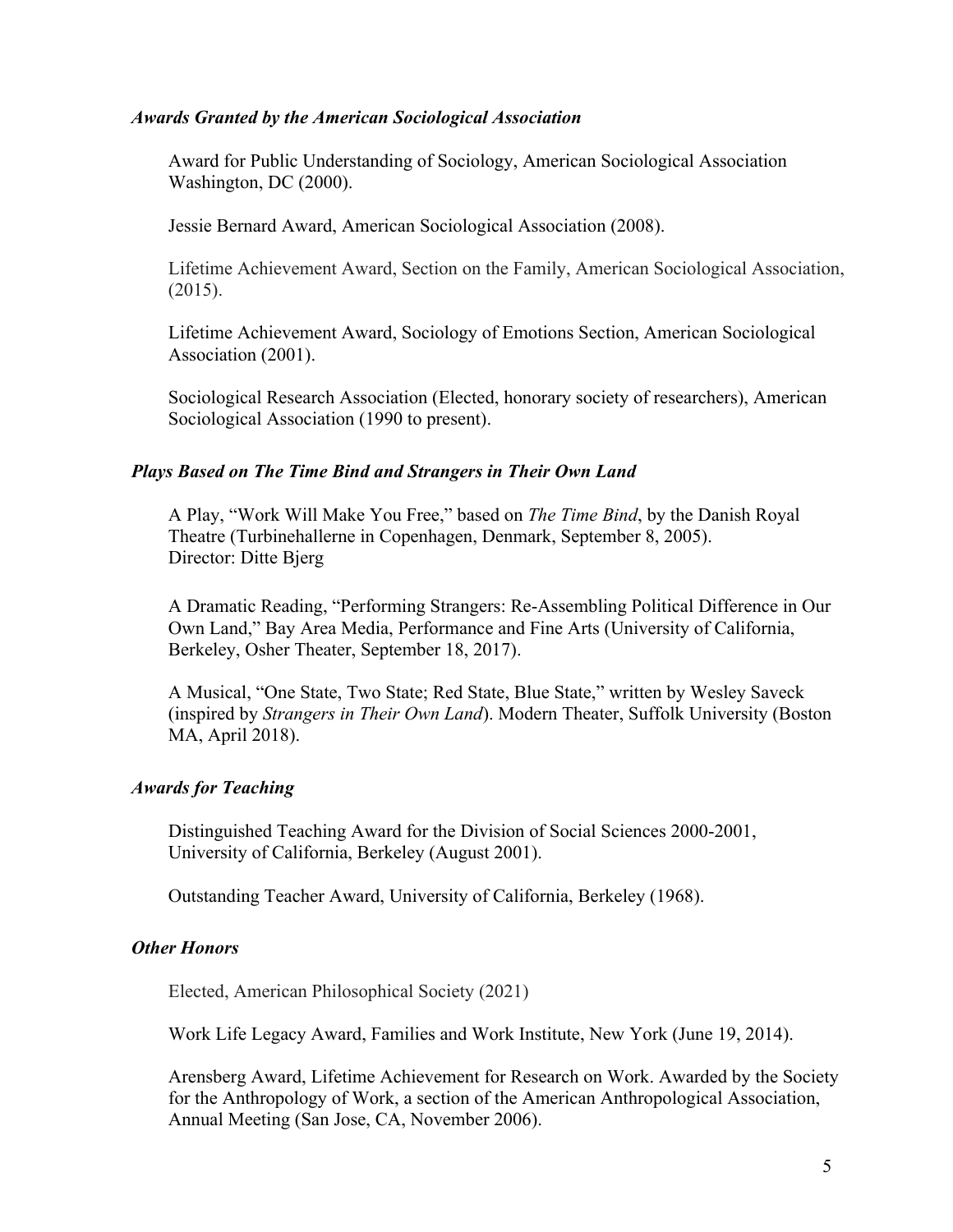Nominated as 1994-1995 candidate for President of the American Sociological Association. Re-nominated as candidate (Declined; August 2004). Consultations with Former Vice-President Gore on research for a book, *Joined at the Heart*, about the American family (January-August 2002).

Wilhelm Aubert Award, presented by the Sociology Department, University of Oslo, Norway (1996).

Selected, "Outstanding Women of UC Berkeley" (April 1995).

National Women's Political Caucus, Distinguished Achievement Award for Bay Area Women Writers (1991).

Center for Advanced Study in the Behavioral Sciences, Stanford University (Palo Alto, 1986), Invited Fellow.

Charles Cooley Award for *The Managed Heart*. Given annually as a Lifetime Achievement Award by the Social Psychology Section, American Sociological Association (1983).

### **Analysis and Critiques of the Body of Work**

"Special Thematic Issue" of the *Norwegian Journal of Sociology* in honor of Arlie R. Hochschild. January 2021.

A monograph by Madalena d'Oliviera-Martins entitled, "Arlie Russell Hochschild: Un Camino Hacia El Corazon De La Sociologia" explores the main ideas found in her work. (Centro de Investigaciones Sociologicas, Monograph 309, 242 ps, Montalban, 8, 28014, Madrid, Spain, 2018).

Conference and Essays: Roundtable on and with A.R. Hochschild. Monica Greco, Carmen Leccardi, Roberta Sassatelli and Arlie Hochschild, Rassegna Italiana di Sociologia, October/December 2014; pp. 819-840.

Book: *Pathways to Empathy: New Studies on Commodification, Emotional Labor and Time Binds* (2013) edited by Gertraud Koch and Stephanie Everke Buchanan (eds.

Campus Verlag-Arbeit und Alltag, University of Chicago Press. (2013) The book is based on papers given at an "International Workshop in Honour of Arlie Russell Hochschild", Zeppelin University, Friedrichshafen, Germany (November 12-13, 2011).

Essays: Alis, David. 2009. "Travail Emotionnel, Dissonance Emotionnelle, et Contrefaçon De I'Intimité: Vingt-Cinq Ans Après La Publication de *Managed Heart*  d'Arlie R. Hochschild." *Politiques de L'Intime*, edited by I. Berrebi-Hoffmann. Paris, France: Editions La Decouverte.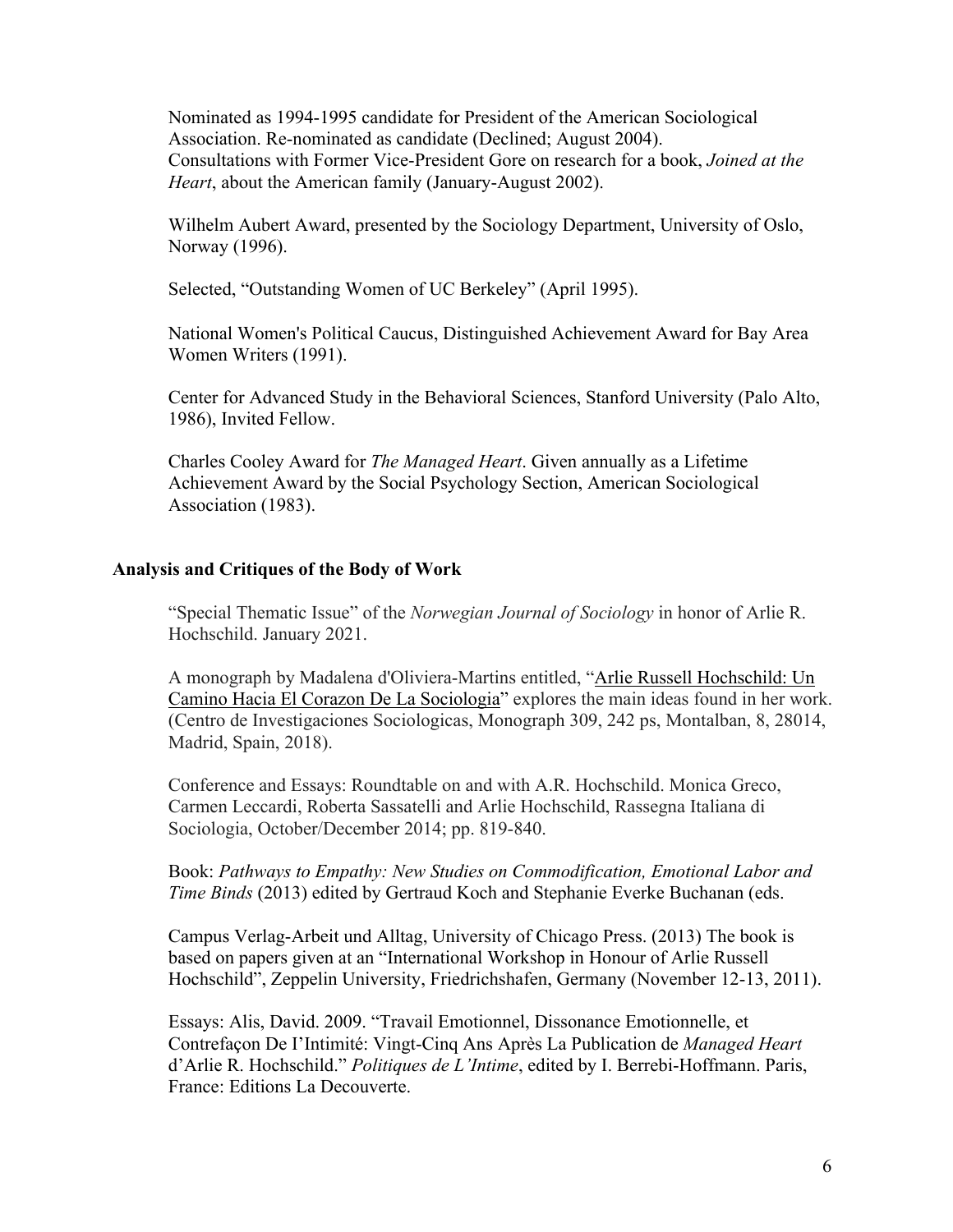Essay: Sakiyama, Haruo. 2008. "Theoretical Contribution of Arlie Hochschild" (in Japanese). Pp. 199-208 in *Japanese Handbook of Sociology*, edited by S. Inoue and K. Ito. Kyoto, Japan: Sekai-Shiso-Sya.

Essay: Farganis, James. 2007. *Readings in Social Theory: The Classic Tradition to Post-Modernism*. Boston, MA: McGraw-Hill.

Conference: "The Importance of Being Conceptual: Exploring Sociological Contributions of Arlie Russell Hochschild" – Day-long conference at Eastern Sociological Association. Organizers: Annette Lareau, Karen Hansen, Anita Garey (March 16, 2007).

Conference: "Frontiers in Qualitative Sociology: Berkeley Sociologists in the World", Conference in Honor of Arlie Hochschild (University of California, Berkeley, October 26-27, 2006)

Essay: Skucinska, Anna. 2002. "Nowe Obszary Utowardowienia" (in Czech). *ZNAK*  LVii(6):41-63.

Essay: Adams, Bert N. and R.A. Sydie. 2001. *Sociological Theory*. Thousand Oaks, CA: Pine Forge Press.

Essay: Hanninen, Vilma, Jukka Partanen, and Oili-Helena Ylijoki, eds. 2001. *Sosiaalipsykologian Suunnannäyttäjiä*. Tampere, Finland: Vastapaino.

Essay: Williams, Simon J. 1998. Chapter 18. Pp. 240-251 in *Key Sociological Thinkers*, edited by R. Stones. New York: New York University Press.

### **Opinion-Editorials**

- 2020 "Is Donald Trump a Bully or Bold Protector? That Depends on Whom You Ask," *The Guardian* (October 11) https://www.theguardian.com/commentisfree/2020/oct/11/is-donald-trump-abully-or-bold-protector-that-depends-on-whom-you-ask
- 2020 "The Secret to Donald Trump's Electoral Strategy? Emotion, Not Policy," *The Guardian* (September 2). https://www.theguardian.com/commentisfree/2020/sep/02/donald-trumpstrategy-republican-national-convention
- 2020 "When a Pandemic Strikes Americans Who Are Already Suffering," *TheNew York Times* (March 20). https://www.nytimes.com/2020/03/20/opinion/coronavirus-povertyhomelessness.html?searchResultPosition=1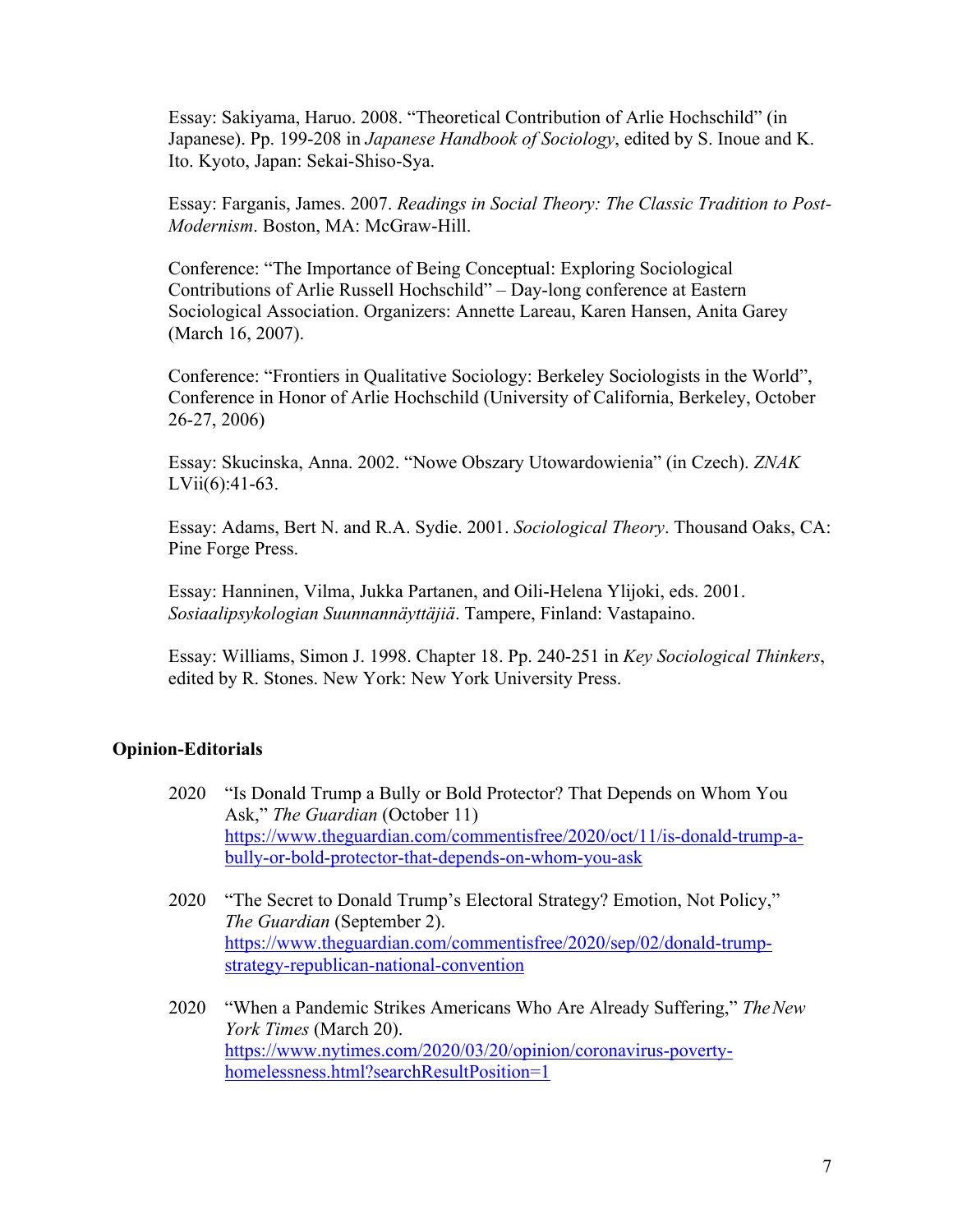- 2019 "Think Republicans are Disconnected From Reality? It's Even Worse Among Liberals," *The Guardian* (July 21, 2019). https://www.theguardian.com/commentisfree/2019/jul/21/democrats-republicanspolitical-beliefs-national-survey-poll
- 2018 "More Republicans Than You Think Support Action on Climate Change," *The New York Times* (December 29). https://www.nytimes.com/2018/12/29/opinion/sunday/republicans-climatechange-polls.html
- 2018 "The Coders of Kentucky," *The New York times* (September 21). https://www.nytimes.com/2018/09/21/opinion/sunday/silicon-valley-tech.html
- 2018 "To Fix American Democracy, The Left Should Commit to These Four Steps," *The Guardian* (February 17). https://www.theguardian.com/commentisfree/2018/feb/17/american-democracyfour-pillars-activism-arlie-hochschild
- 2018 "Robots are the Ultimate Job Stealers. Blame Them, Not Immigrants," *The Guardian* (February 14). https://www.theguardian.com/commentisfree/2018/feb/14/resentment-robotsjob-stealers-arlie-hochschild
- 2018 "As Trump Divides, Some Americans Are Bringing Us Together," *Time Magazine* On-Line (January 19). http://time.com/5109800/political-divide-republicans-donald-trump/
- 2017 "Redefine the Flag" in "Fix This Democracy Now," *The Washington Post*  (October 26). https://www.washingtonpost.com/graphics/2017/lifestyle/magazine/how-to-fixamerican-democracy/?tid=hochschild&utm\_term=.380243090d
- 2017 "Liberal Woes Run Deep, But the Way Out is Murky," *The Washington Post*, (August 18). https://www.washingtonpost.com/outlook/liberals-woes-run-deep-but-the-wayout-is-murky/2017/08/18/14d81e3c-7235-11e7-8839 ec48ec4cae25\_story.html?utm\_term=.eb5a3903353a
- 2016 "Donald Trump Loves Conspiracy Theories. So Do His Supporters." (Editors chose title) *The Washington Post* (November 7). https://www.washingtonpost.com/posteverything/wp/2016/11/07/donald-trumploves-conspiracy-theories-so-do-his-supporters/?utm\_term=.a48cc26a3cd5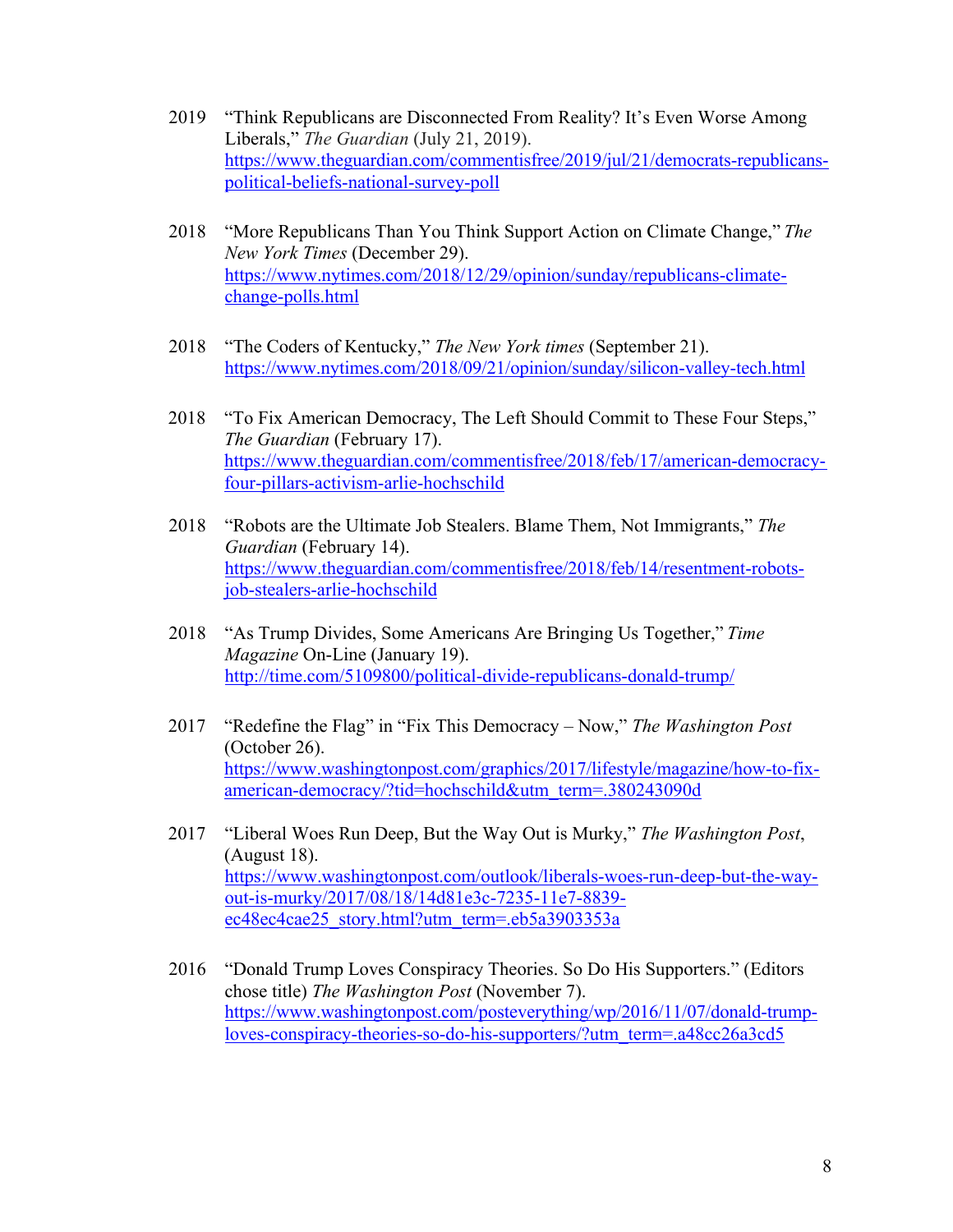- 2016 "Donald Trump, 'The Apprentice,' and Secular Rapture," Boston Globe (September 6). https://www.bostonglobe.com/opinion/2016/09/05/trump-the-apprentice-andsecular-rapture/7Z0wiDi3efnG41oqasEzGN/story.html
- 2013 "The Business Case for Paternity Leave," *The Atlantic* magazine online. (December 23). http://www.theatlantic.com/business/archive/2013/12/the-businesscase-for- paternity-leave/282593/
- 2013 "How to Foster Compassion in Children," *The Los Angeles Times* (September 2).
- 2009 "The State of Families, Class and Culture," *New York Times Book Review*, October 18, pp. 27.
- 2005 "Arrested Development." *New York Times*, June 29, pp. 23. (On children in American detention camps in Iraq, Afghanistan, and Guantanamo). Reprinted in *International Herald Tribune*, pg. 6.
- 2002 "Don Quixote, Not Hamlet: George Bush Kidnaps American Fear" (in German). *Frankfurter Rundscham*, November 5.
- 2002 "Extending Family Leave: Your Baby or Your Job." *San Francisco Chronicle*, September 19, pp. A23. (With Judith Barish)
- 2002 "Power Play: Big Energy vs. Solar." *Los Angeles Times*, pp. August 11.(With David Hochschild.)
- 2000 "Coming of Age, Seeking an Identity." *New York Times*, March 8, pp. H1.
- 1999 "How Has the Organization Man Aged? On the death of William F.Whyte." *New York Times*, January 17, pp. 17. (Op-Ed.)
- 1998 "A Work Issue that Won't Go Away." *New York Times*, September 7, pp.A17. (Op-Ed.)

### **Book Reviews**

2020 "What's Wrong with the Meritocracy," [Review of *The Tyranny of Merit: What's Become of the Common Good?* by Michael J. Sandel] *New York Times Book Review* (September 15). https://www.nytimes.com/2020/09/15/books/review/the-tyranny-of-merit-michaelj-sandel.html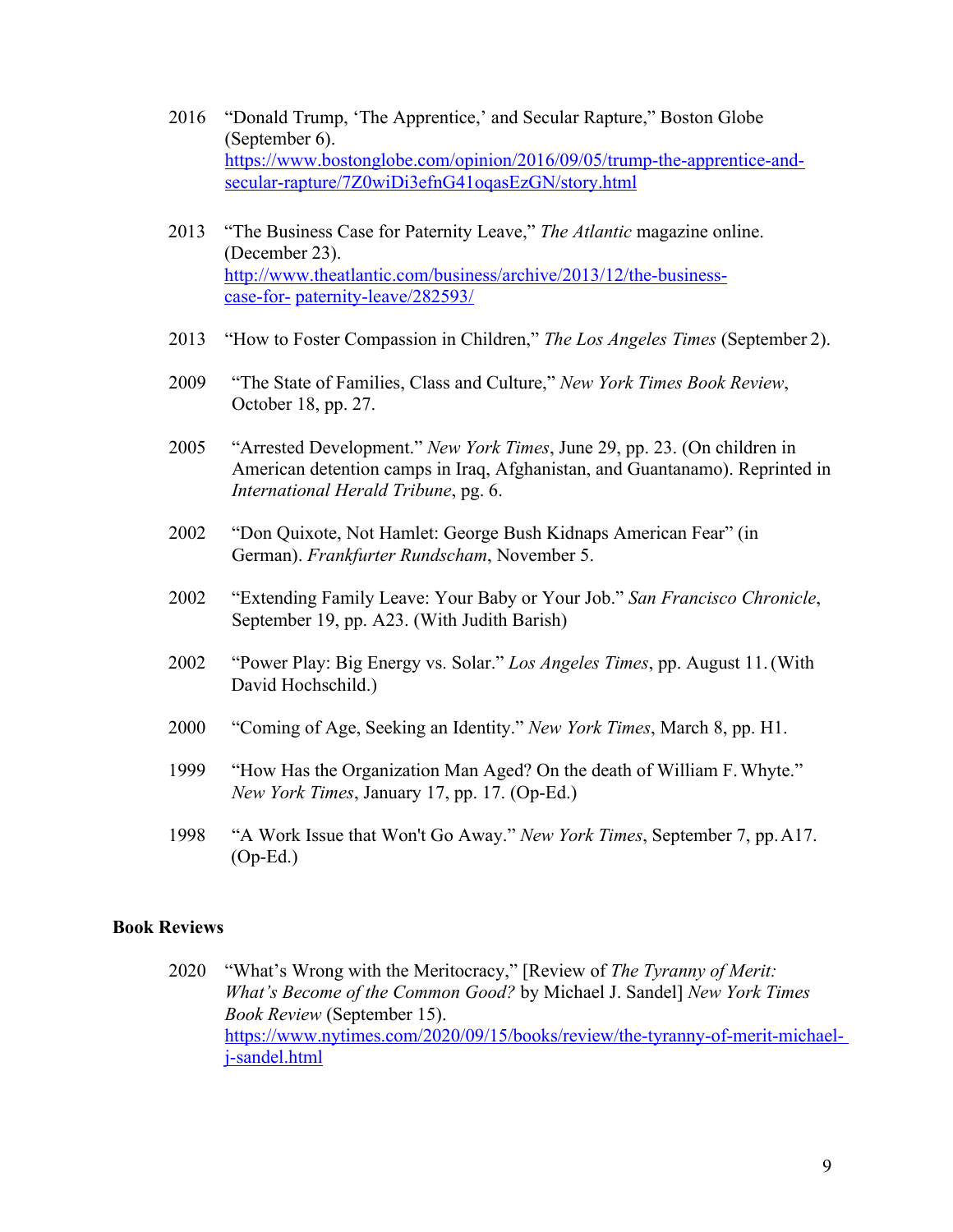- 2020 "How the White Working Class is Being Destroyed," [Review of *Deaths of Despair and the Future of Capitalism* by Anne Case and Angus Deaton] *New York Times Book Review* (March 17). https://www.nytimes.com/2020/03/17/books/review/deaths-of-despair-and-thefuture-of-capitalism-anne-case-angus-deaton.html?searchResultPosition=1
- 2019 "The Homes in Dorian's Path Are in a High-Risk Area. Why Do They CostSo Much?" [Review of *The Geography of Risk: Epic Storms, Rising Seas, and the Cost of America's Coasts* by Gilbert M. Gaul] *New York Times Book Review*  (September 4). https://www.nytimes.com/2019/09/04/books/review/gilbert-gaul-the-geographyof-risk.html
- 2018 "How Trump Captured Working Class Voters and How the Democrats Lost Them," [Review of *The Forgotten: How the People of One Pennsylvania County Elected Donald Trump and Changed America* by Ben Bradlee Jr.] *The Washington Post* (October 19). https://www.washingtonpost.com/outlook/how-trump-captured-working-classvoters-and-how-the-democrats-lost-them/2018/10/19/0df1a168-bc3c-11e8-8792- 78719177250f story.html?noredirect=on&utm\_term=.7c15c0b66e40
- 2018 "Male Trouble," [Reviews of *The Boy Crisis: Why Our Boys Are Struggling and What We Can Do About It* by Warren Farrell and John Gray; *Healing from Hate: How Young Men Get Into – and Out of – Violent Extremism* by Michael Kimmel; and *White American Youth: My Descent into America's Most Violent Hate Movement – and How I Got Out* by Christian Picciolini] *New York Review of Books* (October 11). https://www.nybooks.com/articles/2018/10/11/male-trouble/
- 2017 "In 'Nomadland,' the Golden Years are the Wander Years," [Review of *Nomadland: Surviving America in the Twenty-First Century* by Jessica Bruder] *The New York Times Book Review* (November 17). https://www.nytimes.com/2017/11/17/books/review/nomadland-jessicabruder.html
- 2017 "How Workers Coped After GM Shuttered Its Janesville Plant,"[Review of *Janesville: An American Story* by Amy Goldstein] *The Washington Post* (April 20). https://www.washingtonpost.com/opinions/how-workers-coped-after-gmshuttered-its-janesville-plant/2017/04/20/2b879efe-1ebc-11e7-a0a7- 8b2a45e3dc84\_story.html?utm\_term=.8ce8b7be5a3b
- 1996 "Review of Maria Mies' *The Lace Makers of Narsapur*." *Contemporary Sociology* 25(4):452.
- 1995 "Review of Helga Nowotny's *Time, The Modern and Postmodern Experience*." *Contemporary Sociology* 24(5):684-686.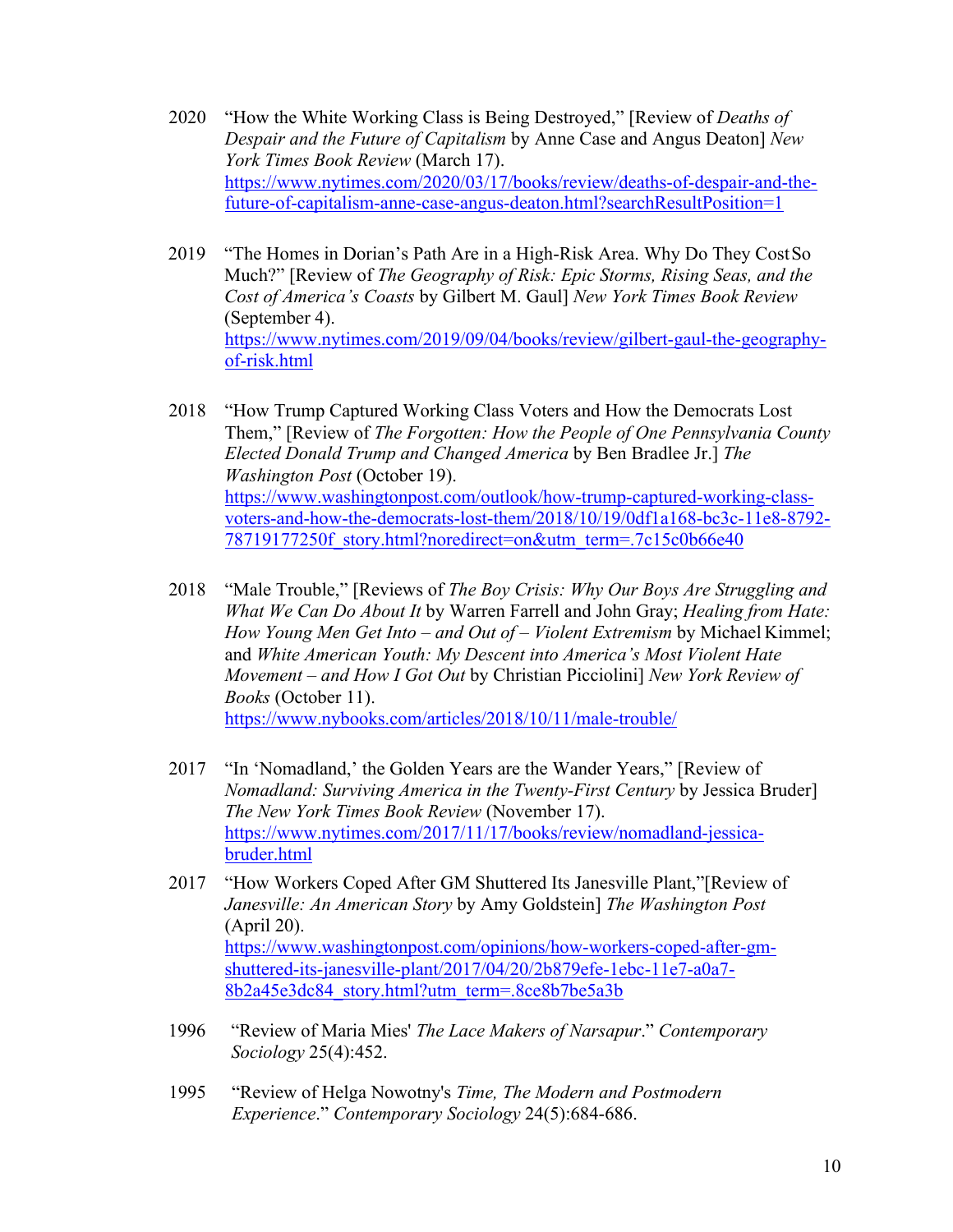- 1993 "Killing What Slavery Could Not: Review of Andrew Billingsley's *Climbing Jacob's Ladder*." *New York Times Book Review*, June 20, pp. 27.
- 1992 "Women in the News: Review of *The Girls in the Balcony* by Nan Robertson." *New York Times Book Review*, February 23, pp. 9.
- 1991 "The Fractured Family." *The American Prospect*, pp. 106-115. (A review essay on David Popenoe, *Disturbing the Nest*, Judith Stacey, *Brave New Families* and Steven Mintz and Susan Kellogg, *Domestic Revolutions: a Social History of American Family Life*.)
- 1989 "Valuing Women's Work." Review of Arlene Daniel's *Invisible Careers*." *Women's Review of Books*, February.
- 1987 "Why Can't a Man Be More Like a Woman?: Review of Shere Hite's *Women and Love*." *New York Times Book Review*, November 15, pp. 3.
- 1986 "The Totaled Woman: Review of *The Crisis of The Working Mother* by Barbara Berg, *Playing For High Stakes* by Elaine Denholtz, and *The Third Sex* by Patricia McBroom." *New York Times Book Review*, May 11, pp. 15.
- 1984 "The House as Homewrecker: Review of Dolores Hayden's *The Future of Housing, Work and Family Life*." *New York Times Book Review*, March 25,pp. 13.
- 1983 "Vive La Difference: Review of Ivan Illich's *Gender*." *New York Times Book Review*, January 30, pp. 7.
- 1981 "Power, Status and Emotion: Review of Theodore Kemper's *An Interactional Theory of Emotions*." *Contemporary Sociology* 10(1):73-79.
- 1978 "Review of Thomas Sheff's *Catharsis and Distancing*." *Contemporary Anthropology* 18:494-495.

#### **Articles, Essays, Prefaces andAfterwords**

- 2019 Introductory Essay, Emotions and Society, Volume 1, Number 1, pp. 9-13(5). (May)
- 2018 Afterword, *Strangers in Their Own Land*
- 2017 "A Response to William Davies' 'A Review of Arlie Russell Hochschild's *Strangers in Their Own Land: Anger and Mourning on the American Right*"' *International Journal of Politics, Culture, and Society* (December 2017) Volume 30, Issue 4, pp. 421-423. https://link.springer.com/content/pdf/10.1007%2Fs10767-017-9266-6.pdf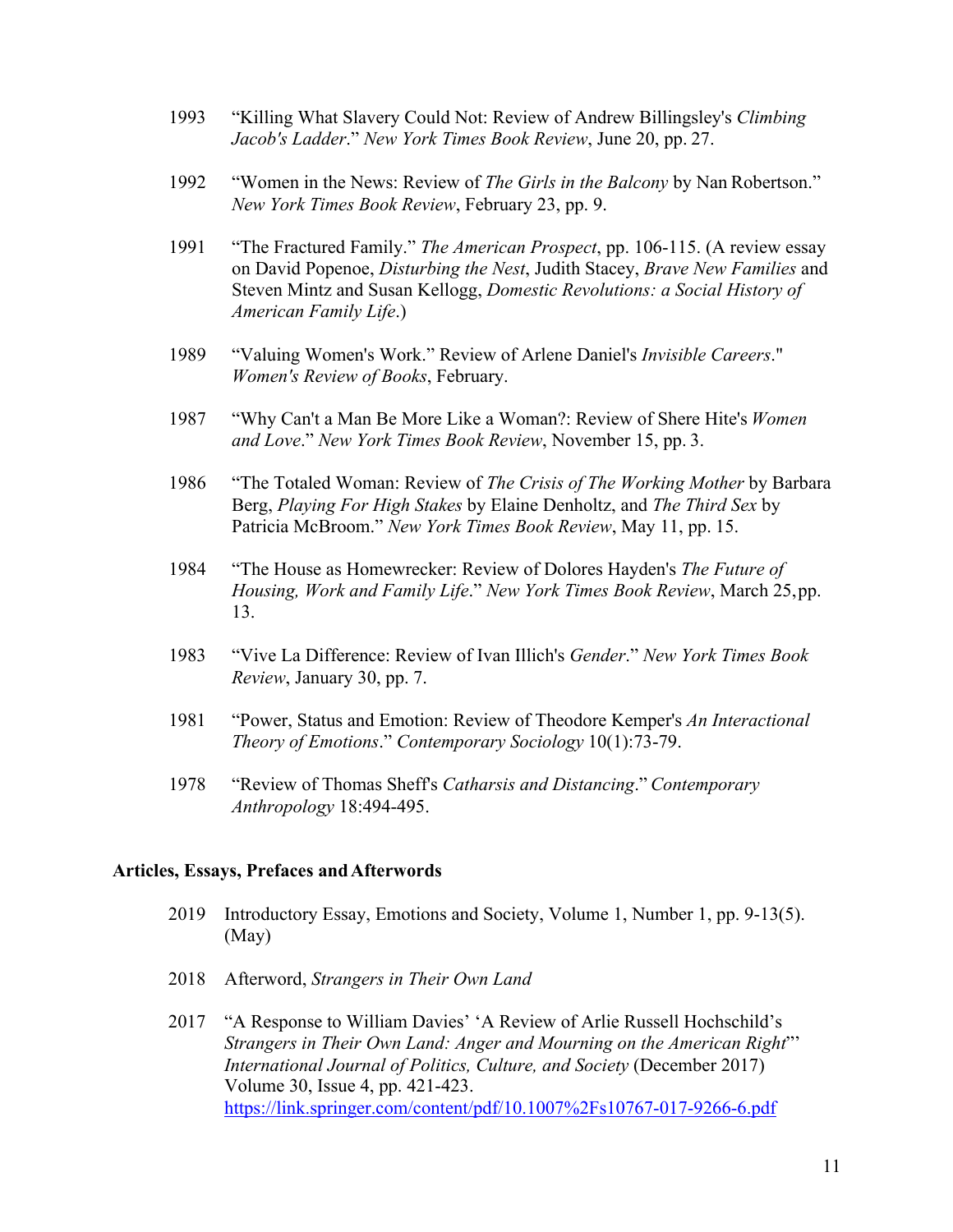- 2017 "A Conversation with Arlie Russell Hochschild," edited by Mathias Gibson, *Berkeley Public Policy Journal*, pp. 49-54. (Fall 2017)
- 2017 Preface, *Strangers in Their Own Land: Anger and Mourning on the American Right*, German edition.
- 2017 "Response to Reviewers," *WSQ: Women's Studies Quarterly*, Volume 45, Numbers 3 & 4, Fall/Winter 2017, pp. 129-133.
- 2017 "Money and Emotion: How Personal to Be When You Are a Commercial Surrogate," *Money Talks: Explaining How Money Really Works*, edited by Nina Bandelj, Frederick F. Wherry, and Viviana Zelizer. Princeton University Press.
- 2016 "The Ecstatic Edge of Politics: Sociology and Donald Trump," *Contemporary Sociology*, Vol 45, Issue 6, pp. 683-689. (October 18). https://sociology.berkeley.edu/sites/default/files/faculty/hochschild/The%20Ec static%20Edge%20of%20Politics\_%20Sociology%20and%20Donald%20Tru mp.pdf
- 2016 "No Country for White Men (I Spent 5 Years with Some of Trump's Biggest Fans. Here's What They Won't Tell You.)" *Mother Jones*, September / October, cover story. http://www.motherjones.com/politics/2016/08/trumpwhite-blue-collar- supporters/
- 2016 "How the 'Great Paradox' of American Politics Holds the Secret to Trump's Success," *The Guardian* (September 7). https://www.theguardian.com/usnews/2016/sep/07/how-great-paradox-american-politics-holds-secret-trumpssuccess
- 2016 "The American Right: Its Deep Story," *Global Dialogue*, Volume 6, Issue 3 (September). http://globaldialogue.isa-sociology.org/the-american-right-itsdeep-story/
- 2016 Preface, *Invisible Labor: Hidden Work in the Contemporary World,* Winnie Poster, Marion Crain and Miriam Cherry (eds.) University of California Press.
- 2015 "Stability and transformation in gender, work, and family: insights from *The Second Shift* for the next quarter century." Blair-Loy, Mary, Arlie Hochschild, Allison J. Pugh, Joan C. Williams, and Heidi Hartmann. *Community, Work and Family.* Special Issue edited by Ellen E. Kossek.
- 2015 Preface to *Family Life in an Age of Migration and Mobility: Global Perspectives Through the Life Course*, Majella Kilkey and Ewa Palenga-Mollenbeck(eds.)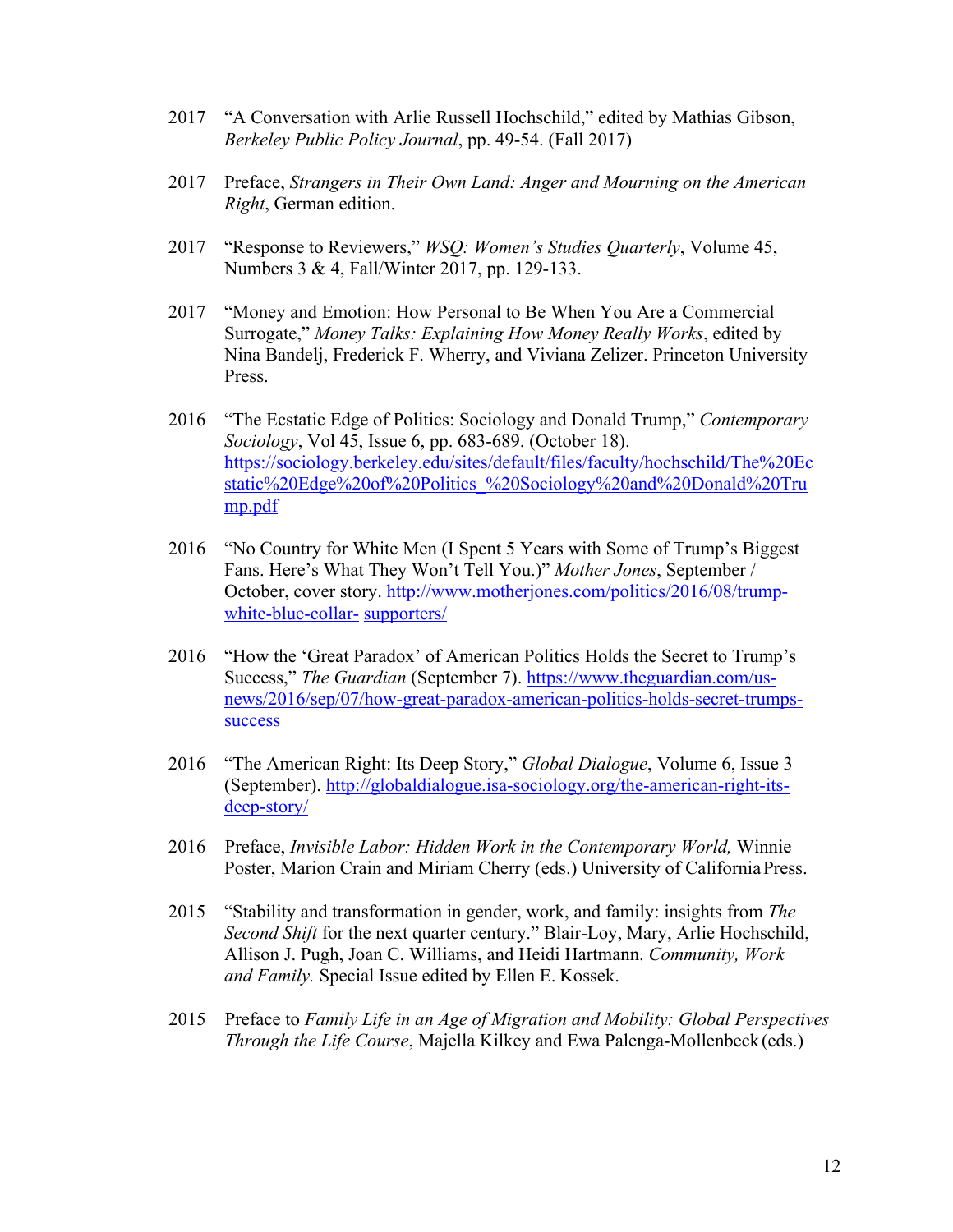- 2013 "The Back and Forth of Market Culture," Afterword to Special Issue of *Culture and Organisation* on "Thirty years after Hochschild's *The Managed Heart:*  Exploring the Commodity Frontier," Paul Brook, Gertraud Koch and Andreas Wittel (guest editors) Vol 19, No. 4, September.
- 2013 Afterword, "Welfare State Reform, Recognition and Emotional Labour" for Special Issue of *Social Policy and Society* edited by Jan Willem Duyvendak et al., Cambridge University Press.
- 2013 "Preface." *Emotional Labor in the 21st Century: Diverse Perspectives on Emotion Regulation at Work,* Grandey, A., Diefendorff, J.A., & Rupp, D. (eds.). New York, NY: Psychology Press/Routledge.
- 2012 "Making Little Things Big." Preface to Pam Smith's *The Emotional Labor of Nursing*, London: MacMillian Press.
- 2011 "Beyond Toqueville's Telescope: The Personalized Market and Marketized Self," (with Sarah Garrett), *The Hedgehog Review: Critical Reflections on Contemporary Culture*, pp. 82-95.
- 2011 "The Impact on the Women's Movement on Sociology," translated into Chinese. *Chinese Social Sciences Today*, page 13.
- 2011 "Emotional Life on the Market Frontier." *Annual Review of Sociology*, Volume 37, pp. 21-33
- 2011 "Afterword." *At the Heart of Work and Family: Engaging the Ideas of Arlie Hochschild*, Anita Ilta Garey and Karen V. Hansen (eds.). New Brunswick, NJ: Rutgers University Press, pp. 269-271
- 2011 "Preface." *Sociological Theory - A Contemporary View* by Neil Smelser. Quid Pro, LLC, New Orleans, Louisiana.
- 2010 "The Back Stage of a Global Free Market: Nannies and Surrogates." *Care und Migration*, Ursula Apitzsch and Marianne Schmitbauer (Eds.). Verlag Barbara Budrich. Opladen and Farmington Hills MI, translated into Portuguese to be included in *Cuidado e Cuidadoras: As Várias Faces do Trabalho do Care* edited by Helena Hirata and Nadya Araujo Guimarães. Brazil: Atlas Publishing(2013).
- 2010 "Introduction." *Class Struggle on the Homefront: Work, Conflict, and Exploitation in the Household*, G. Cassano, H. Fraad, S. Resnick, and R.Wolff (eds.). New York: Palgrave-MacMillan.
- 2009 "Childbirth at the Global Crossroads." *American Prospect*, October, pp. 25-28.
- 2009 "Can Emotional Labor Be Fun?" *Work, Organization and Emotion*. Vol 3, no 2 (July).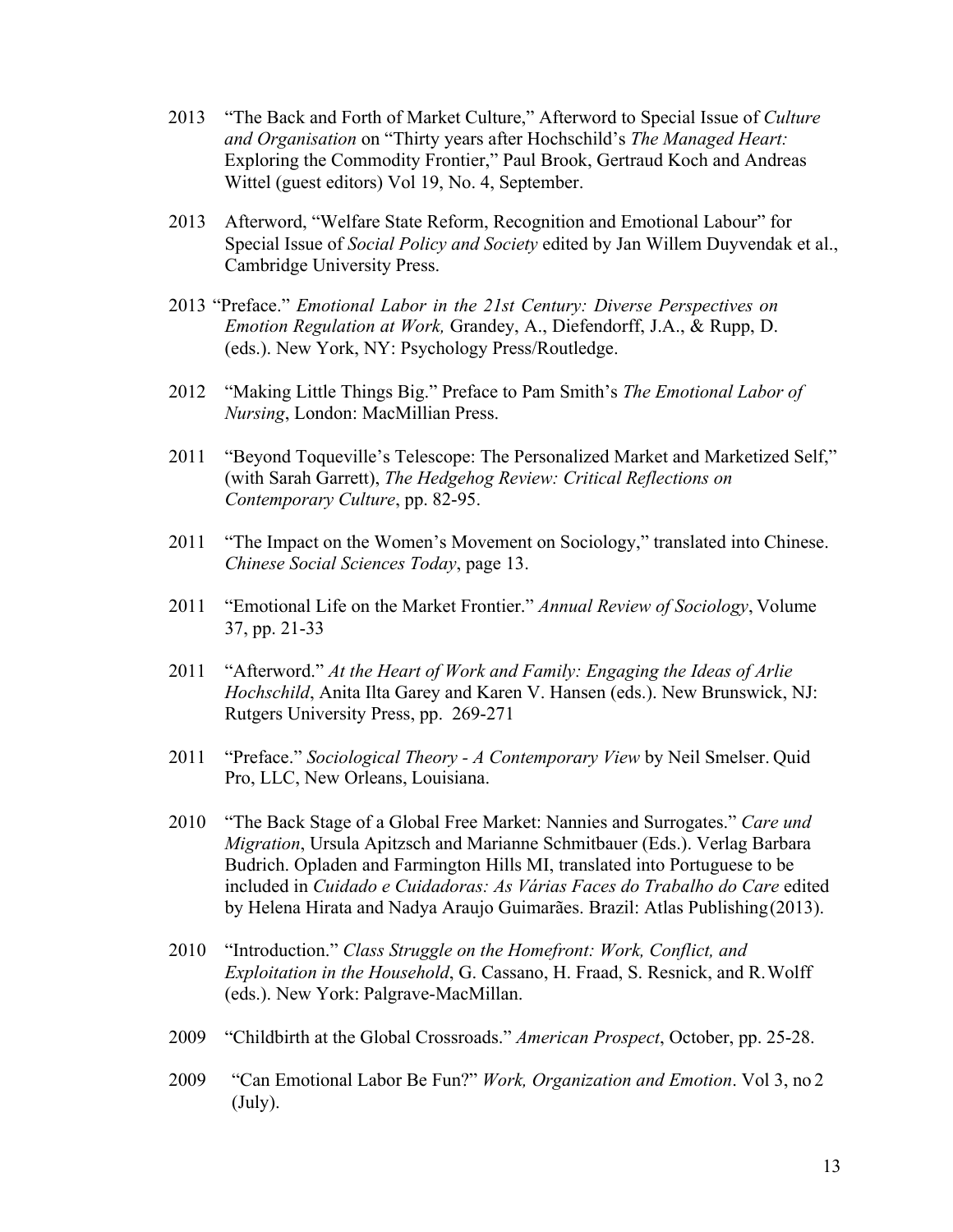- 2009 "Through an Emotion Lens." Pp. 29-38 in *Theorizing Emotions: Sociological Explorations and Applications*, D. Hopkins, J. Kleres, H. Flam, and H.Kuzmics (eds.) New York & Frankfurt am Main, Germany: Campus Verlag.
- 2008 "The Global Care Crisis: A Matter of Capital or Commons?" *American Behavioral Scientist* 52(3): 405-425. (With Uma Devi and Lise Isaksen). Article to be reprinted in "Le Genre Au Cœur De La Globalisation," edited by Helena Hirata (2010). Paris: Presses de Sciences Politiques. Part of Collection: Le Fait Politique.
- 2008 "Feeling Around the World."" *Contexts* 7(2):80. Reprinted in the Swedish Sociological journal *Sociologisk Forskning.*
- 2006 "Roundtable on Global *Woman: Nannies, Maids, and Sex Workers in theNew Economy*." *Studies in Gender and Sexuality* 7(1):81-87. (Response to commentaries in roundtable along with Barbara Ehrenreich.)
- 2005 "The Chauffeur's Dilemma." *The American Prospect*, July, pp. 51-53. Appeared in the following websites, among others: The Nation, Common Dreams, AlterNet, *Mother Jones,* Tomdispatch. Adapted for the *Greater Good*, 2(2), Fall/Winter 2005-06:10-12.
- 2005 "On the Edge of the Time Bind: Social Locations and Temporal Strategies." *Social Research* 72(2):339-354. Reprinted in Christ Warhurst et al. (eds.). 2008. Pp. 44-61 in *Work Less, Live More? Critical Analysis of the Work-Life Boundary.* Houndsmills, England: Palgrave.
- 2005 "An Alternate Paradigm: The 'Something' of Relationships." *Berkeley Journal of Sociology* 49:137-157 Reply to George Ritzer's "The Magical World of Consumption: Transforming Nothing into Something," given at the *Berkeley Journal of Sociology* annual conference, University of California, Berkeley, March 11, 2005.
- 2005 "Rent-A-Mom and Other Services: Market, Meaning and Emotion." *International Journal of Work, Organization and Emotion* 1(1):74-86.
- 2005 "Love and Gold." pp. 34-46 in *Feminist Politics, Activism and Vision: Local and Global Challenges*, edited by L. Ricciutelli, A. Miles, and M. McFadden. London & Toronto: Zed/Innana Books. (Expanded version of chapter published in *Global Woman*.) This essay has also been translated into French by Laurence Bachmann for *Nouvelle Revue Feministe* (2004); reprinted in *Sciences Humaines*; and reprinted in *Politiques de l'Intime-Des Utopies Sociales d'Hier aux Mondes du Traveail d'Aujourd'hui*, La Decouverte, coll. Recherches. It has also been translated into Polish by *Znak*, LVII(6), 2005, pp. 41-63. Translated into Czech and reprinted in *Socialni Kritika v Ere Globalizace*, edited by Marke Hrubec, University Karlovy v Praze Press: Prague, Czechoslovakiam, pp. 107- 128.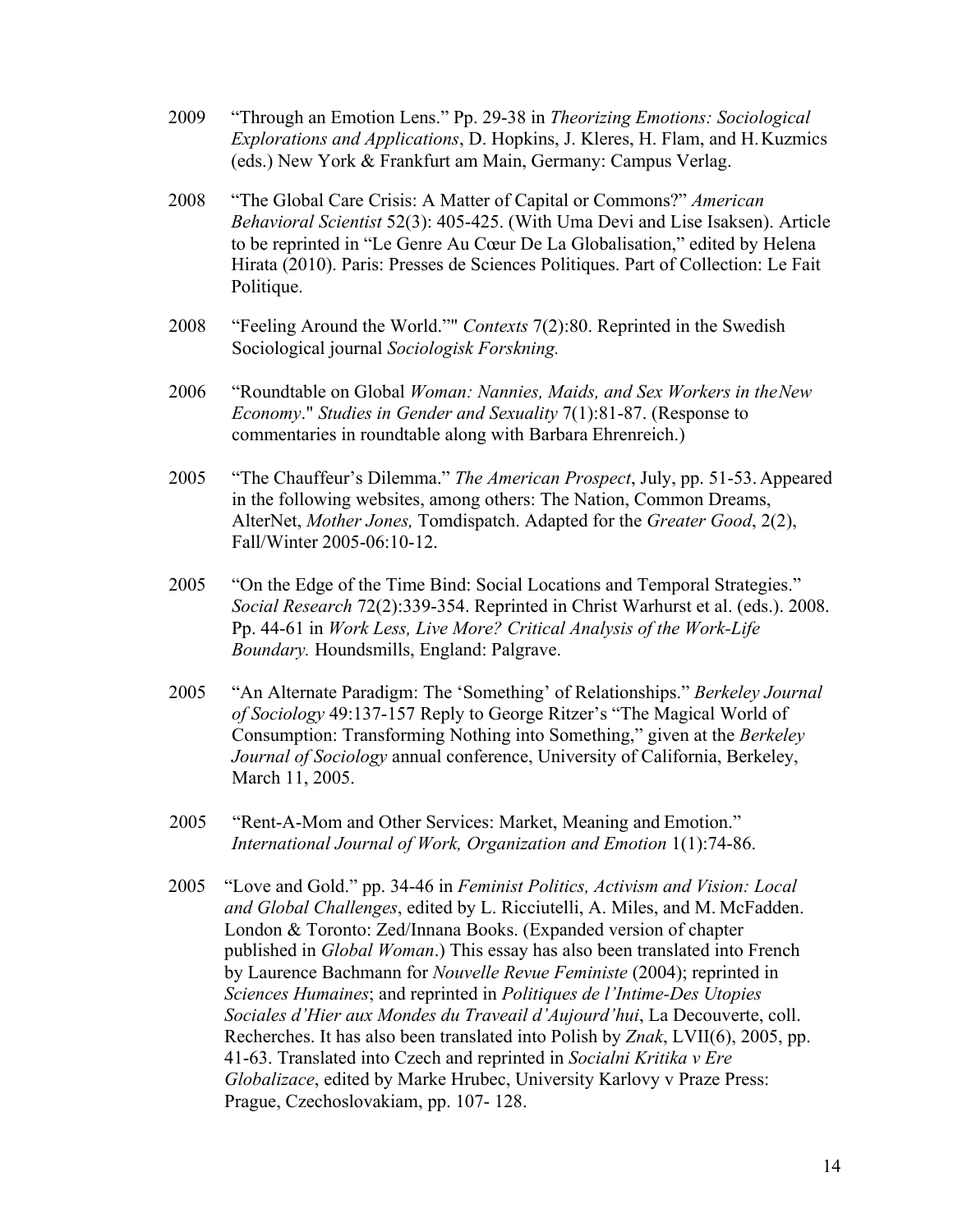- 2005 "Reply to Commentaries in Roundtable on *Global Women: Nannies, Maids and Sex Workers in the New Economy*." *Studies in Gender and Sexuality* 7(1): 81-87.
- 2004 "Let Them Eat War." *European Journal of Psychotherapy, Counseling & Health* 6(3):1-10. Also reprinted in *Mother Jones* (2004), and in the 6<sup>th</sup> edition of William F. Grover and Joseph G. Peschek's *Voices of Dissent* (2005).
- 2004 "Afterword." Pp. 257-264 in *A Space of Her Own: Personal Narratives of Twelve Women*, edited by L. Gulati and J. Bagchi. London and New Delhi: Sage Publishers.
- 2004 "Through the Crack in the Time Bind: From Market Management to Family Management" (in Danish.) Pp. 109-130 in *The New Work Society*, edited byM. H. Jacobsen and J. Tonboe. Copenhagen, Denmark: Hans Reitzels Publisher. Reprinted in English in 2009: "Through the Crack in the Time Bind: From Market Management to Family Management." Pp. 95-108 in *The Management of Everyday Life*, edited by P. Hancock and M. Tyler. London: Palgrave.
- 2004 "The Commodity Frontier." Pp. 38-56 in *Self, Social Structure, and Beliefs: Essays in Sociology*, edited by J. Alexander, G. Marx, and C. Williams. Berkeley and Los Angeles: University of California Press.
- 2004 "Emotional Labour in Health Care: Who Takes Care of the Caretaker?" Pp. 67- 72 in *Enriching the Art of Care with the Science of Care: Emotional and Interpersonal Dimensions of Health Services*, edited by L. Dubé, G. Ferland, and D. S. Moskowitz. Montreal: McGill Queen's University Press.
- 2003 "Bush's Emotional Regime: Hijacking America's Fear." Pp. 110-113 in *Entstaatlichung und Soziale Sicherheit. Verhandlungen des 31. Kongresses der Deutschen Gesellschaft für Soziologie*, edited by J. Allmendinger. Opladen: Leske + Budrich.
- 2003 "Foreword." Pp. 5 in *My Anthropological Journeys*, by P. Misra. New Delhi: Mittal Publications.
- 2002 "A Dream Test of the Time Bind." *Social Science Quarterly* 83(4):921-924.
- 2002 "Why We Need Dreams." *Swarthmore Bulletin*, September, pp. 80. Presented at the Alumni Reunion of Swarthmore College, June 6, 2002.
- 2002 "Emotion Management in an Age of Global Terrorism." *Soundings* 20(Summer):117-126.
- 2002 "Taking Care." *American Prospect*, April 8, pp. 46-48.
- 2002 "Arundhati Roy: Activist in an Angry World." *Mother Jones*, January/February, pp. 74-76. (Interview with Arundhati Roy.)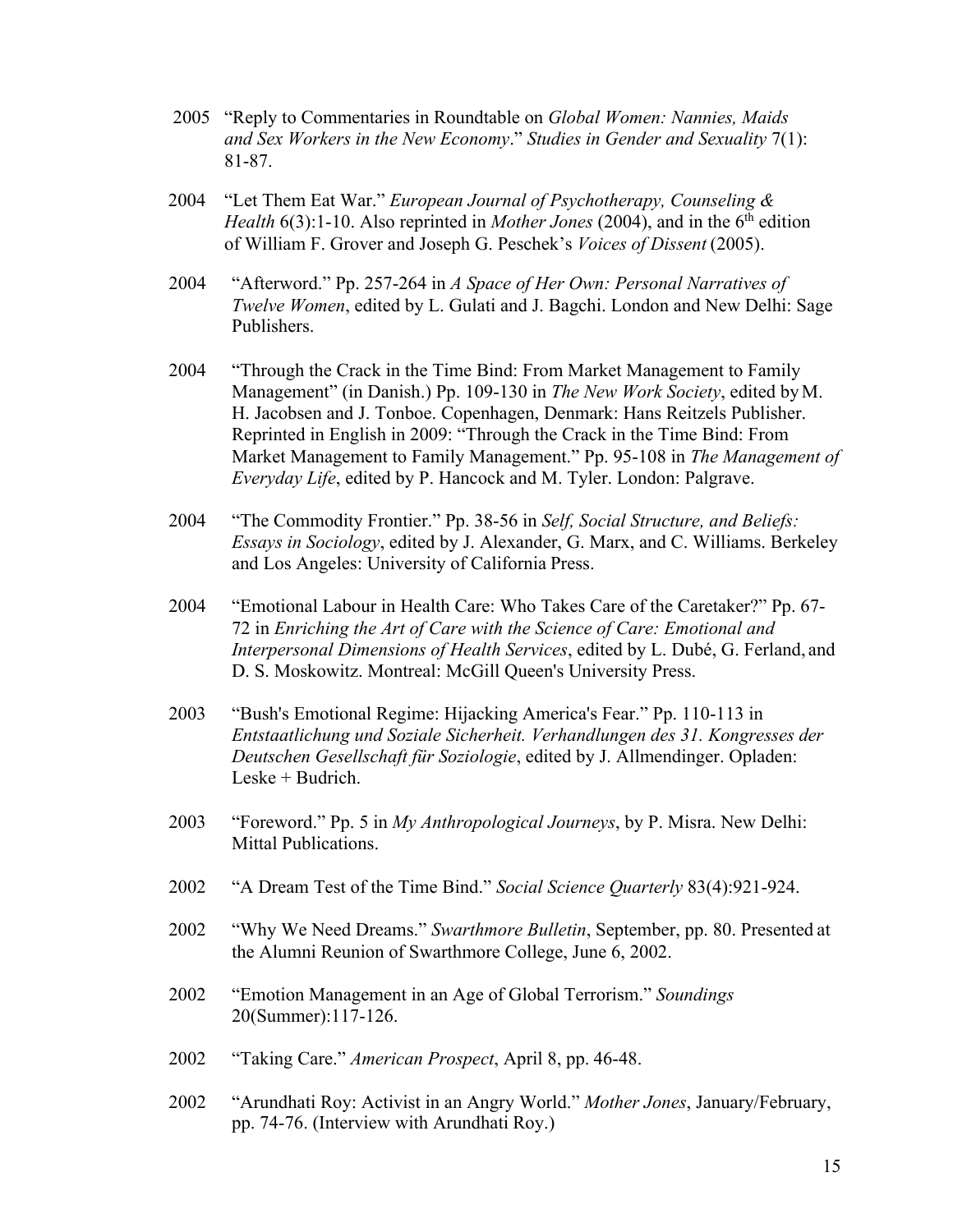- 2001 "Eavesdropping Children, Adult Deals and Cultures of Care." Pp. 340-353 in *Working Families: The Transformation of the American Home*, edited by R. Hertz and N. Marshall. Berkeley and Los Angeles: University of California Press.
- 2001 "A Generation Without Public Passion." *Atlantic Monthly*, February, pp.62-63. (On the social and political involvement of young people during the Clinton years.)
- 2000 "Globalization, Time and the Family" (in German). Pp. 180-201 in *Am Ende des Millenniums*, edited by K. Michalski. Vienna, Austria: Institut fur die Wissenschafften von Menchen.
- 2000 "Why Are We Always So Busy?" *O Magazine,* November. (http://www.oprah.com/article/omagazine/omag\_200011\_whyrush).
- 2000 "Afterword: The Colonized Colonizer." Pp. 256-264 in *Breaking the Silence*, edited by L. Gulati. New Delhi & London: Sage Publishers.
- 2000 "Global Care Chains and Emotional Surplus Value." Pp. 130-146 in *On the Edge: Globalization and the New Millennium*, edited by T. Giddens and W. Hutton. London: Sage Publishers.
- 2000 "Generations." *New York Times*, March 8, pp. H1. (Cover story in special section on generations).
- 2000 "The Nanny Chain." *The American Prospect*, January 3, pp. 32-36. Reprinted in Czech in 2002: Pp. 30 in *Socialni Kritika v Ere Globalizace: Odstraňování Sociálně-ekonomických Nerovností a Konfliktů*, *Edice Filosofie A Socialni Vedy*, edited by M. Hrubec. Prague, Czech Republic: Filosofia Publishers. Reprinted in *Family, Ties and Love*, edited by Bertram, Hans, and Nancy Ehlert. Opladen, Germany: Verlag Barbara Budrich, pp. 197-210.
- 1999 "Bei der Arbeit zu Hause" (in German). Pp. 64-85 in *Reproduktionskoten fälschen! Heterosexualität, Arbeit & Zuhause*, edited by P. Boudry, B. Kuster, and R. Lorenz. Berlin: B-Books.
- 1998 "The Sociology of Emotion as a Way of Seeing." Pp. 3-15 in *Emotions in Social Life: Critical Themes and Contemporary Issues*, edited by G. Bendelow and S. Williams. London & New York: Routledge.
- 1997 "Time for Change." *Ms. Magazine*, September/October, pp. 39-40.
- 1997 "Light and Heavy Culture in American and Japanese Advice Books forWomen." Pp. 196-214 in *Unresolved Dilemmas: Women, Work and the Family in the United States, Europe and the Former Soviet Union*, edited by K. Kauppinen and T. Gordon. Brookfield, VT: Ashgate. (With K. Tanaka.)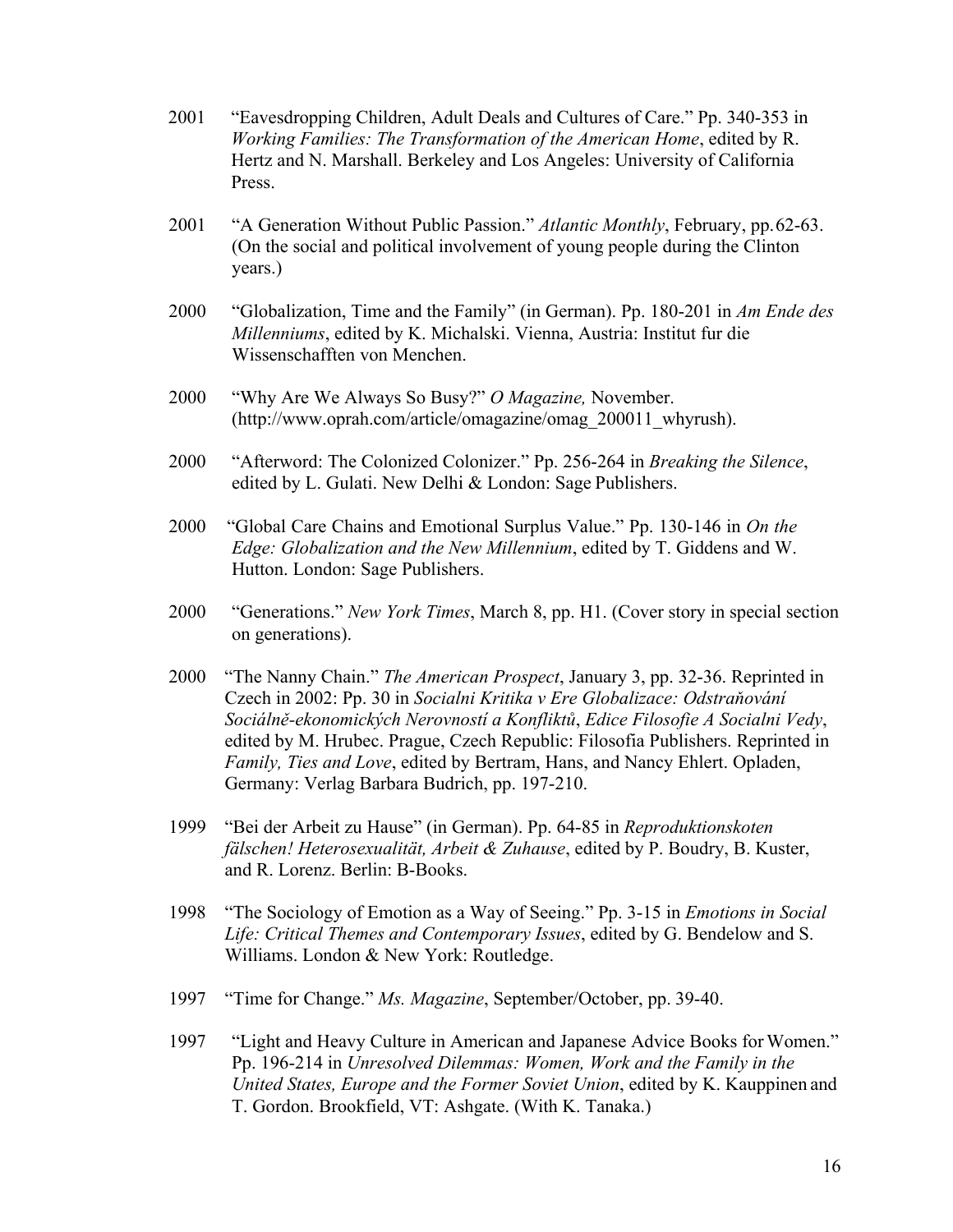- 1996 "Emotional Geography Versus Social Policy: The Case of Family-Friendly Reforms in the Workplace." Pp. 13-32 in *Gender Relations in Public and Private: New Research Perspectives*, edited by L. Morris and E. S. Lyon. London: MacMillan Publishers.
- 1996 "Work, Family and Time as the Locus of Symbolic Interaction." Report 96:6, Institute for Social Research and Department of Sociology, University ofOslo, Reprint, Oslo, Norway.
- 1996 "The Sociology of Emotion as a Way of Seeing." Pp. 3-15 in *Emotions in Social Life: Critical Themes and Contemporary Issues*, edited by G. Bendelow and S. Williams. London: Routledge. Also translated into German for *Psychosomatische Medizin Und Psychoanalyse* (Vandenhoeck & Ruprecht).
- 1995 "The Culture of Politics: Traditional, Post-modern, Cold Modern and Warm Modern Ideals of Care." *Social Politics: International Studies in Gender, State and Society* 2(3):331- 346.
- 1994 "Understanding the Future of Fatherhood: The 'Daddy Hierarchy' and Beyond" (in Dutch and English). *Tijdsenrift Voor Vrouwenstudies* 15(4):455-466.
- 1993 "Preface." Pp. ix-xiii in *Emotion in Organizations*, edited by S. Fineman.New York: Sage Publishers.
- 1993 "Inside the Clockwork of Male Careers, with a 1990s Postscript." Pp. 125-139 in *Gender and the Academic Experience: Berkeley Women 1952-1972*, edited by K. P. Meadow-Orlans and R. A. Wallace. Lincoln, NE: University of Nebraska Press.
- 1990 "Ideology and Emotion Management: A Perspective and Path for Future Research." Pp. 117-142 in *Research Agendas in the Sociology of Emotion*, edited by T. D. Kemper. Albany, NY: State University of New York Press.
- 1989 "Gender Codes: A Look at Advice Books." Pp. 274-294 in *Beyond Goffman: Institutions and Interactions*, edited by S. Riggins. Paris & Berlin: Mouton.
- 1989 "Emotion Management: Perspective and Research Agenda." Pp. 117-142 in *Recent Advances in the Sociology of Emotion*, edited by T. Kemper. New York: SUNY Press.
- 1989 "The Economy of Gratitude." Pp. 95-113 in *Original Papers in the Sociology of Emotions*, edited by D. Franks and D. McCarthy. New York: JAI Press.
- 1986 "Foreword." Pp. ix-xii in *Mothers and Divorce*, by T. Arendell. Berkeley: University of California Press.
- 1979 "Emotion Work, Feeling Rules and Social Structure." *American Journal of Sociology* 85(3):551-575.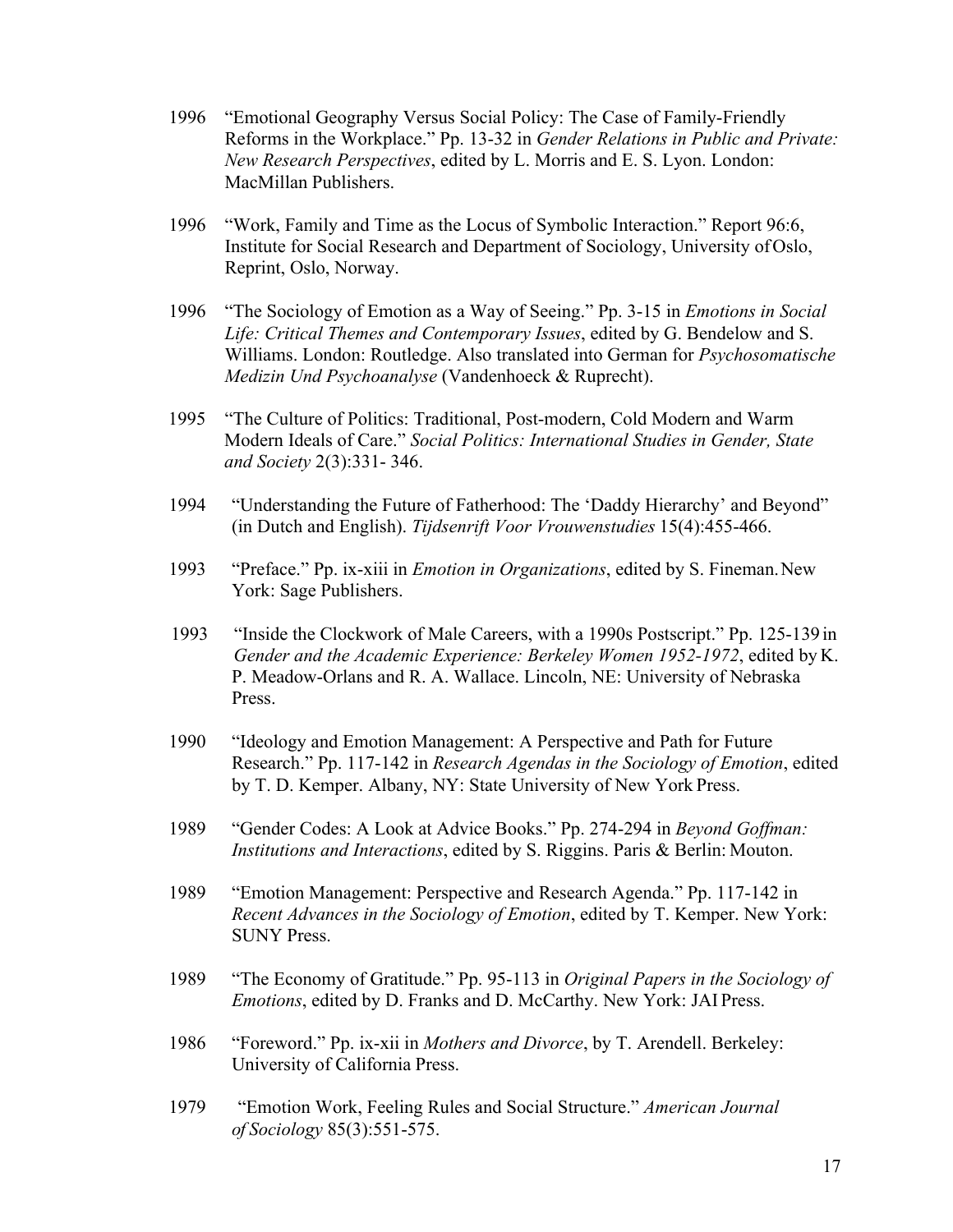- 1975 "The Sociology of Feeling and Emotion: Selected Possibilities." *Sociological Inquiry* 45:2-3.
- 1975 "Inside the Clockwork of Male Careers." Pp. 47-80 in *Women and the Power to Change* (Carnegie Commission on Higher Education Series), edited by F.Howe. New York: McGraw Hill Books.
- 1975 "Disengagement Theory: A Critique and Proposal." *American Sociological Review* 40:553-569.
- 1973 "A Review of Sex Role Research." *American Journal of Sociology* 78(4):1011- 1029. Reprinted in 1973. "A Review of Sex Role Research." Pp. 249-267 in *Changing Women in a Changing Society*, edited by J. Huber. Chicago: University of Chicago Press.
- 1973 "Communal Living Among the Old." *Society* 10(5):50-57.
- 1969 "The Role of the Ambassador's Wife: An Exploratory Study." *The Journal of Marriage and the Family* 31(1):73-87.

#### **Research Grants**

Ford Foundation, grant for research on work-family policies reported in *The Time Bind* (1990-1991)

Alfred P. Sloan Foundation grant to establish a Center for Working Families at University of California, Berkeley, to train scholars in qualitative research on working families (\$3,000,000; 1997).

Alfred P. Sloan Foundation grant to support research on family-friendly policies in the workplace for research reported in *The Time Bind* (1993-1996).

Fulbright Scholarship, for research and teaching at the Institute for Development Studies, Trivandrum, Kerala, India. Lectured at the University of Kerala, University of Hyderabad, and Tata Institute for Social Science, Mumbai, India (1997-98).

National Institute of Mental Health, three-year grant to study two-job families with preschool children, research reported in *The Second Shift* (\$150,000; 1978-1981).

Andrew Mellon Foundation Emeritus Award, for research reported in *Strangers in Their Own Land (2007).*

Guggenheim Memorial Fellowship, research time to write *The Managed Heart (*1976- 1977).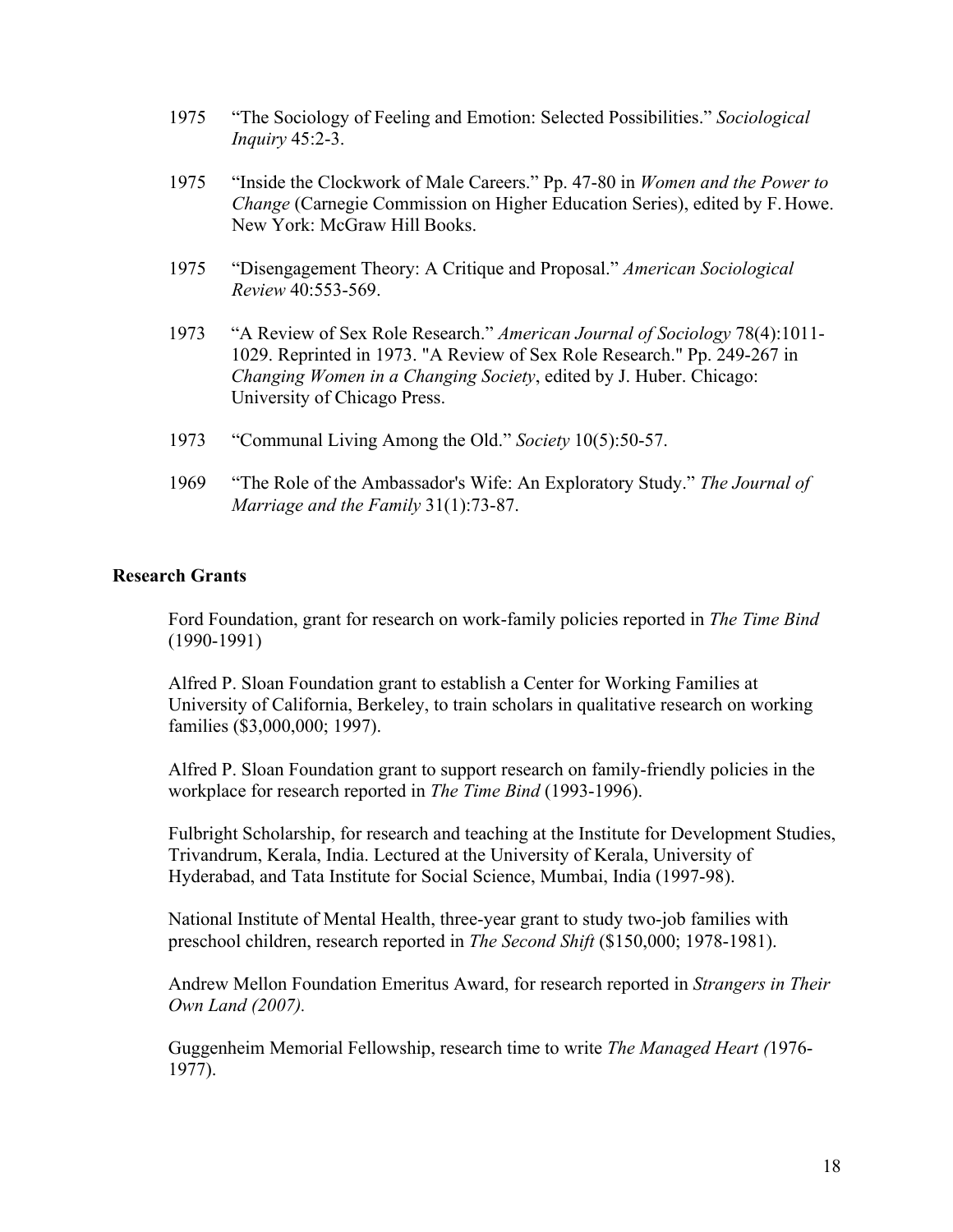## **Interviews**

- 2020 "The Deep Story of Trumpism," interviewed by Derek Thompson, *The Atlantic* (December 29). https://www.theatlantic.com/ideas/archive/2020/12/deep-storytrumpism/617498/
- 2020 "Emotional Labor in the Age of COVID-19," interviewed by Gary Stix, *Scientific American* (September 10). https://www.scientificamerican.com/article/emotional-labor-is-a-store-clerkconfronting-a-maskless-customer/
- 2014 "Emotional Labor Around the World: An Interview with Arlie Hochschild," interviewed by Madalena d'Oliveira-Martins, *Global Dialogue*, Volume 4, Issue 3 (September). http://isa-global-dialogue.net/emotional-labor-aroundthe-world-an-interview-with-arlie-hochschild/
- 2014 "The Second Shift at 25:  $Q & A$  with Arlie Hochschild," Interview with Brigid Schulte, *Washington Post* (August 8). http://www.washingtonpost.com/blogs/she-the-people/wp/2014/08/06/thesecond-shift-at-25-q-a-with-arlie-hochschild/
- 2006 "Leaving Berkeley after 35 years: An Interview with Arlie Hochschild" by Alena Krizkova. *Feminismus V Praxi* 7(2): 63-68.
- 2005 "Feeling Capitalism: A Conversation with Arlie Hochschild" by Nicholas Wilson and Brian Jacob Lande. *Journal of Consumer Culture* 5(3):275-294.

### **Invited Lectures – International**

- 2018 World Economic Forum, Davos, participant on panels entitled "The Trouble with Health Care," "The Weaponization of Culture," "Putting Jobs Out of Work," "Distressed About the United States," and dinner speaker in series entitled "Pundits, Professors and Predictions" (January 23-26).
- 2017 "Strangers in Their Own Land, A Global Story?" Department of Sociology Public Lecture, London School of Economics, London UK (October 30).
- 2017 "Religion and Politics" Joint session with Mike Hout, American Sociological Association, Montreal, Canada (August 12-15).
- 2017 "Strangers: International Implications." Video Keynote, Tuebingen (July 24).
- 2017 "Strangers: International Implications." Blavatnik School of Government Annual Conference, Oxford England (June 19-20).
- 2017 "Strangers: International Implications." Conrad Book Festival, Krakow, Poland (March).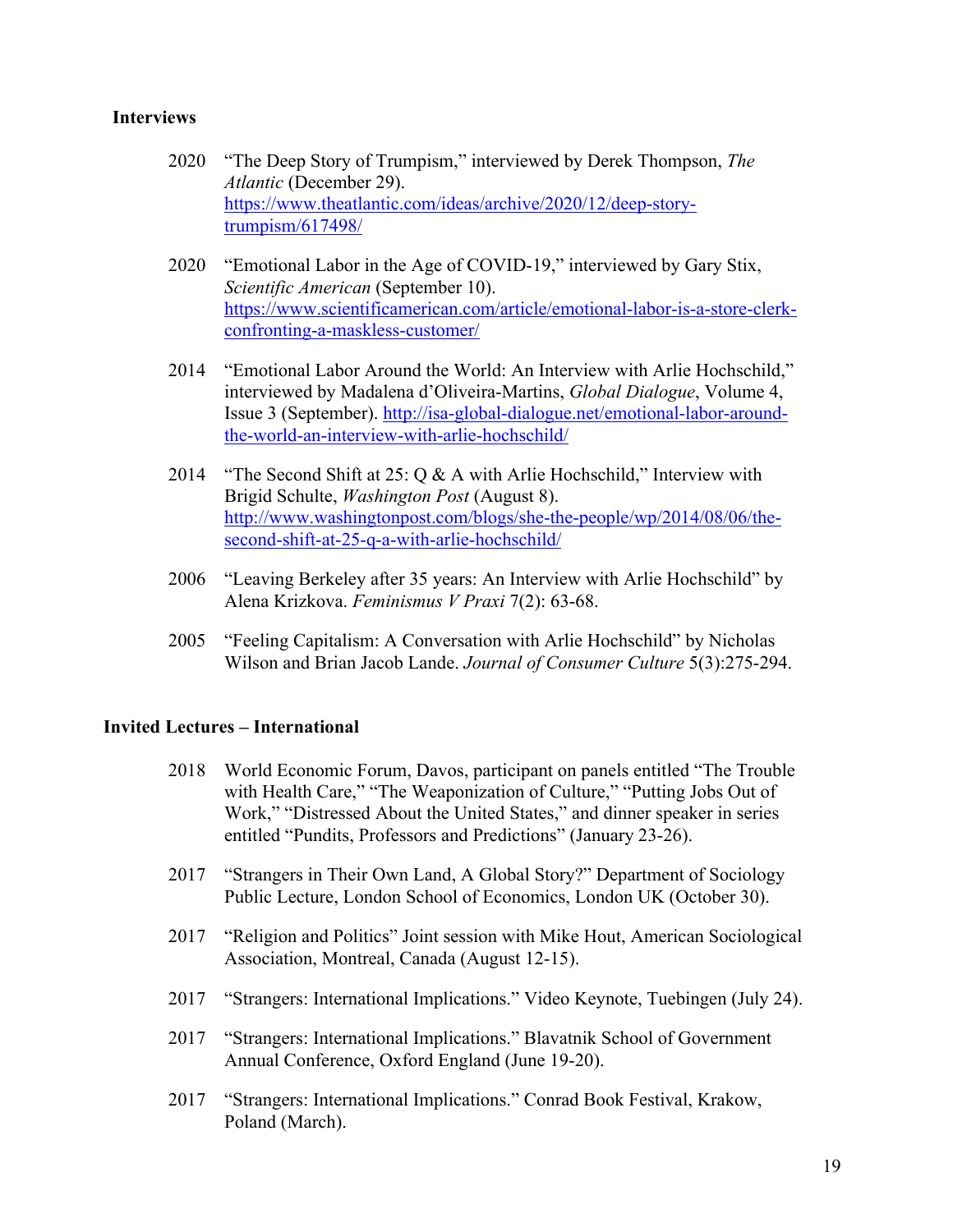- 2015 "Deep Stories and Political Belief," University College Dublin, Ireland. (September 10).
- 2015 Opening Plenary, "Deep Stories and Political Belief." European Sociological Association, Prague, Czech Republic. (August 25).
- 2014 Identity and Politics, University of Turin, Torino, Italy (May 29).
- 2014 "Boundary Watch at the Market's Edge," University of Milan, Milano, Italy (May 28).
- 2013 Keynote address, "Outsourcing Dangerous, Are You Kidding?" Festival of Dangerous Ideas, Sydney and Melbourne, Australia (November 1-4).
- 2013 "Listening to Stories and Cultures of Silence," Keynote Address. International Conference. "Family Life in the Age of Migration and Mobility: Theory, Policy and Practice." Norrkoping, Sweden (September 16-20).
- 2012 "The Outsourced Self: Emerging Concepts" University of Amsterdam, and ACCESS Program, The Free University (October 18/19).
- 2011 "If Capitalism Could Talk," Workshop on Advances in the Critical Theory of Intimate Life, Osnabreuck University, Osnabreuck, Germany (November 17- 18).
- 2011 "Work Cultures in Transformation," The Ringvorlesung Lecture, University of Munich LMU, Munich, Germany (November 15).
- 2011 "The Commercialization of Intimate Life: A Gender Perspective," Faculty of Humanity and Social Sciences, St. Gallens University, St. Gallens, Switzerland (November 14).
- 2011 "Global Care Chains," Center for Globalization and Governments, Hamburg University, Hamburg, Germany (November 9).
- 2011 "Feeling Rules and Emotional Labor on the Global Stage," International Society for Research on Emotions, Kyoto, Japan (July 29).
- 2011 "Balancing Work and Family in an Unbalanced World," Plenary Address, Conference on Work Family Balance, Roskilde University, Roskilde, Denmark (April 12).
- 2011 "The Backstage of the Global Market," The Danish Royal Library, Copenhagen, Denmark (April 11).
- 2011 "The Impact of Feminism on American Sociology," Plenary Session, British Sociological Association, London School of Economics, London, Great Britain (April 8).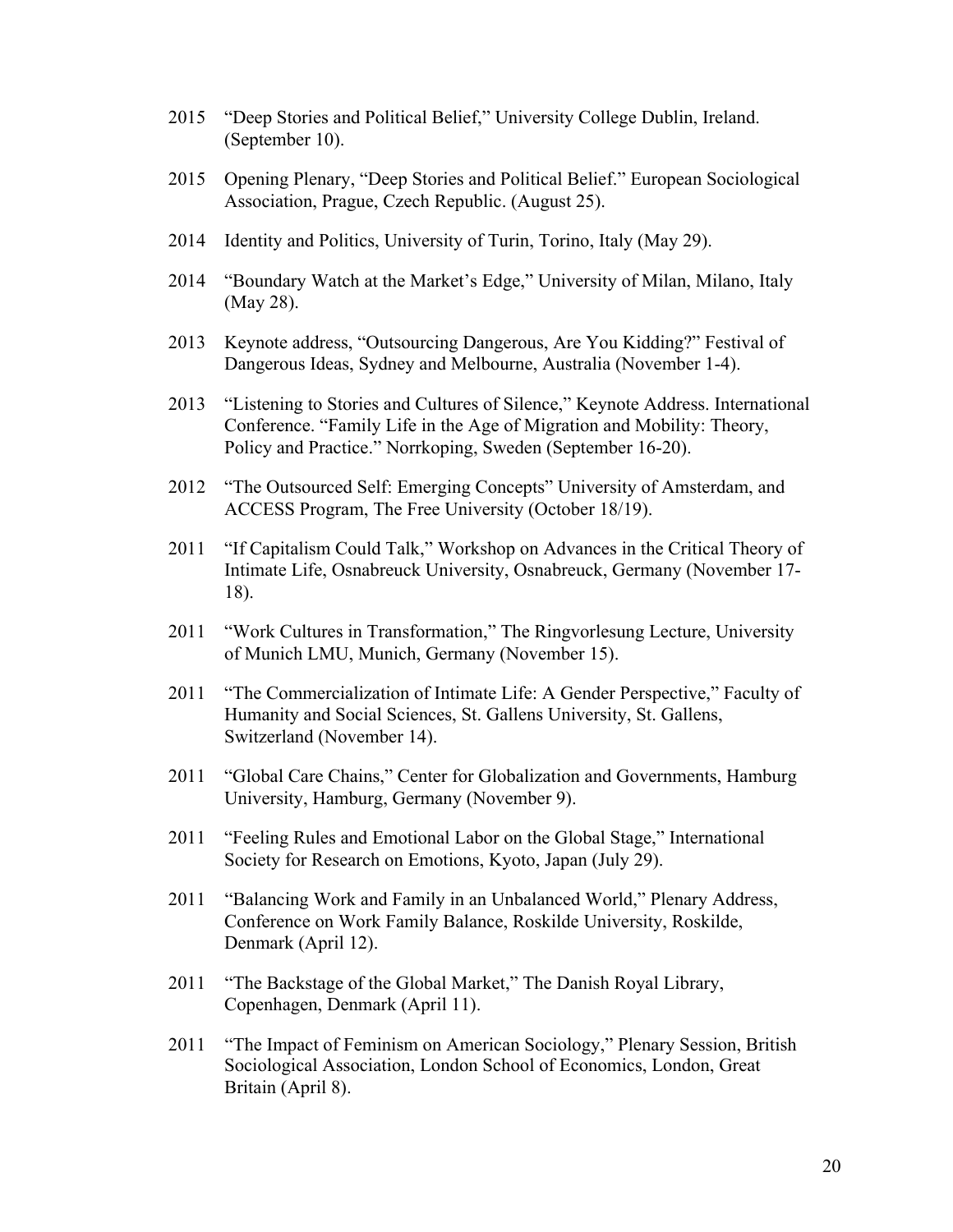- 2011 "Doing Emotional Labor in a Broken Care System," Sub-plenary for Family Relations and Medical Sociology, British Sociological Association, London School of Economics, London, Great Britain (April 6).
- 2011 "The Backstage to Global Market," The Open University, London, Great Britain (April 5).
- 2010 Participant, "Commercial Surrogates," Ditte Bjerg, director of Global Stories, The German Sociological Association Meeting, Frankfurt, Germany (October 14).
- 2010 "Backstage of the Global Marketplace: Nannies and Surrogates," TheGerman Sociological Association Meeting, Frankfurt, Germany (October 12).
- 2010 "The Gift Exchange and the Market," University of Vienna, Vienna, Austria (October 8).
- 2010 "Emotional Labor and Trends in Social Service," University ofEdinburgh, Edinburgh, Scotland (October 6).
- 2010 "Care and Emotional Capitalism," The Sorbonne, Paris, France (June 10).
- 2009 "Hadden Sundblom: Santa Claus and Capitalism," Aaland Emigrant Institute, Mariehamn, Aaland Islands (September 24).
- 2009 "Two-Way Global Traffic, the Case of Nannies in the North, and Surrogates in the South," Hebbbel Am Ufer, Berlin Germany (June 15).
- 2009 "Commercialization of Private Life," Centre de Cultura Contemporania de Barcelona, Barcelona, Spain (April 27).
- 2009 "Global Traffic, Female Services and Emotional Life," Keynote at Care and Migration, Goethe-University Frankfurt A.M. (April 23).
- 2008 "The Commercialization of Intimate Life," Society for the Advancement of Socio-Economics, University of Costa Rica, San Jose, Costa Rica (SASE; July 22).
- 2008 "Gifts, Commodities and Intimate Life," Institute for Social Research, Frankfurt, Germany (April 25).
- 2008 "Globalization of Love," Conservatoire National Des Artes et Metiers (CNAM) Conseil National de la Recherche Scientifique (CNRC) in the Laboratoire Interdisciplinaire de Sociologie Economic (LISE ; April 25).
- 2008 "Gifts, Commodities and Intimate Life," Institute for Social Research, Frankfurt, Germany (April 25).
- 2008 "Balancing Lives in Unbalanced Worlds," Sociology Department, University of Utrecht (April 22).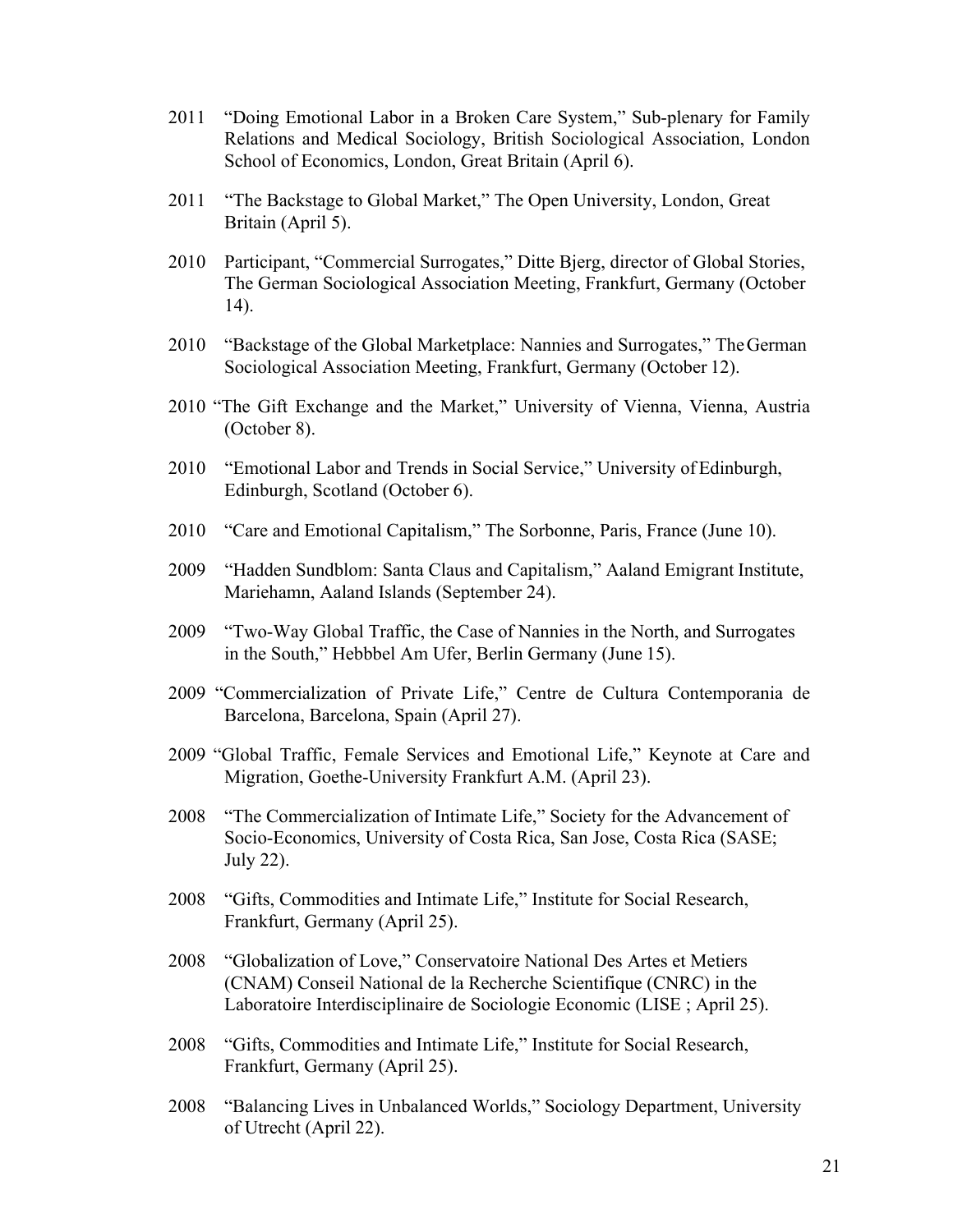- 2008 "Commercialization, Professionalization and Informal Care," Cordaan Lecture, Amsterdam, Holland (April 21).
- 2008 "How Does Commodification Affect Emotion?" International Symposium on "Helping Relationships as Commodities? " Oldenberg, Germany (April 18).
- 2008 Keynote Address, "Intimate Life in Market Times," Swedish Sociological Association, Ostersund, Sweden (January 31).
- 2007 Keynote speaker, "Work-Family Balance: The Missing Discourse," at "Community, Work and Family, International Conference: Making the Connections in a Global Context." Centro Do Investigacao e Estudos de Sociologia, Instituto Superior de Ciencias do Trabatho et da Empresa, Lisbon, Portugal (April 12).
- 2007 Keynote Speaker, "A New Player in the Discourse on Globalization." University of Paris, Paris, France (March 22-23).
- 2007 "The Global Transfer of Emotional Labor," University of Solerno, Solerno, Italy (March 20).
- 2007 "A Sensibility about Commercialization," University of Solerno, Solerno, Italy (March 19).
- 2007 Keynote Address, "Intimate Life in Market Times," Swedish Sociological Association, Ostersund, Sweden (January 31).
- 2006 Keynote Speaker, "Market Culture and Private Lives," Sociology Department, Karlstad University, Sweden (June 13).
- 2006 Keynote Speaker, "Blowing Temporal Bubbles," University of Copenhagen, Copenhagen, Denmark (June 11).
- 2006 Keynote Speaker, Seminar on Work-Family Balance, Eckero, Aland Islands. Organized by The Nordic Institute for Advanced Training in Occupational Health(NIVA), Finland (June 5-8).
- 2006 Keynote Speaker, "Invisible Hand, Invisible Heart: The Governed Self," St. Hughs College, Oxford University (March 22).
- 2005 Keynote address, "Emotions in a Rent-a-Mom, Rent-a-Dad Culture," at the first annual international conference "Working with Emotions: Organizations, Occupations and Self," The Tavistock Center, London. Sponsored by the University of Surrey, Brunel University and University of East London (September 23).
- 2005 "The Commercial Edge of Intimate Life," Young Foundation Public Lecture, London School of Economics, London (September 20).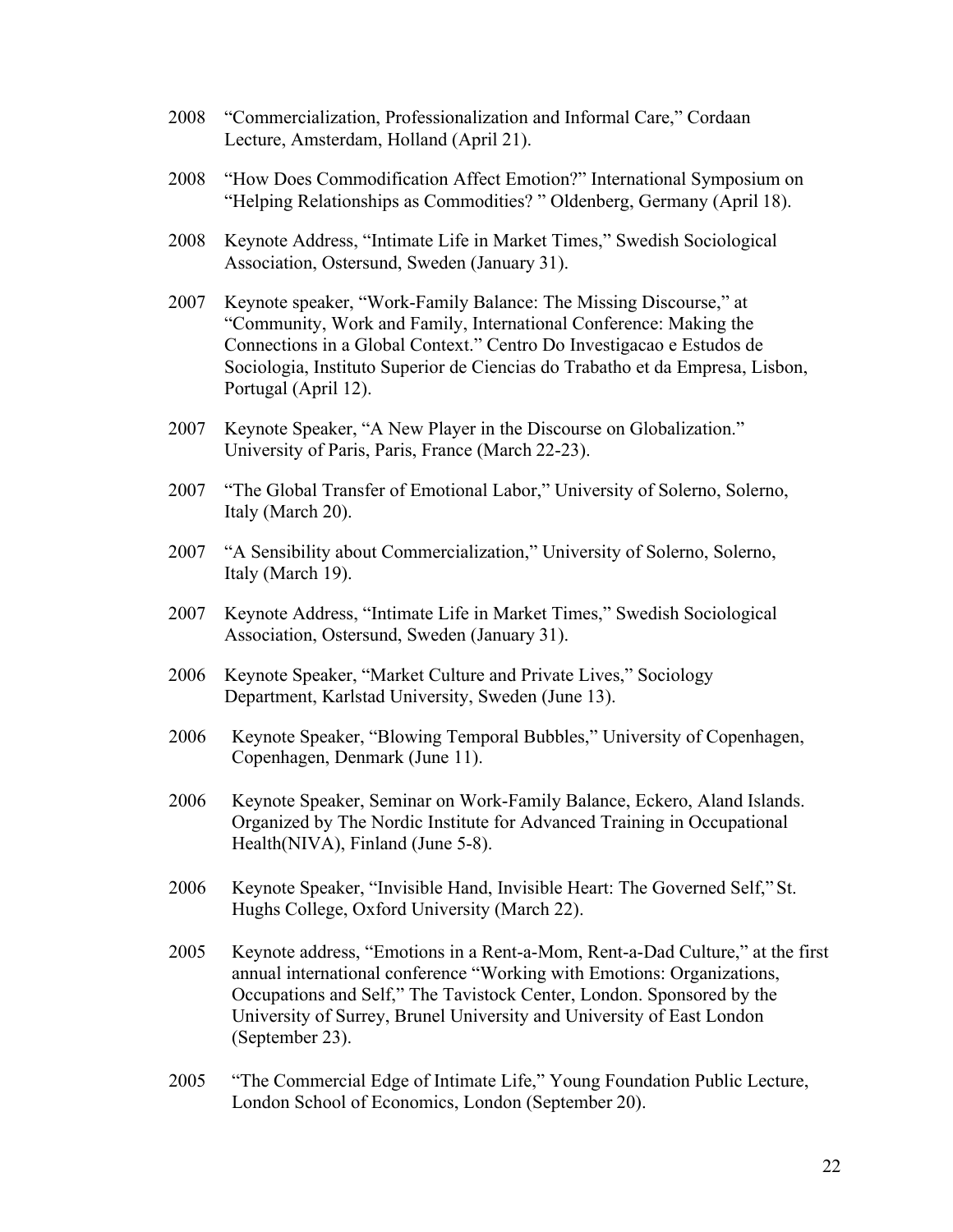| 2005 | Keynote address, "I Know Just How You Feel: the Strange History of Empathy."<br>Conference sponsored by the Department of Clinical and Health Sciences,<br>University of Huddersfield, in collaboration with The School of Nursing,<br>University of Wales, Swansea, and the University of Sheffield (September 15-<br>16). |
|------|-----------------------------------------------------------------------------------------------------------------------------------------------------------------------------------------------------------------------------------------------------------------------------------------------------------------------------|
| 2005 | "The Culture of Time and Market Life," University of Aalborg, Denmark<br>(September 9).                                                                                                                                                                                                                                     |
| 2005 | Participant, Panel Discussion on the Politics of Time, Copenhagen. Organized by<br>the Danish Royal Theatre (September 8).                                                                                                                                                                                                  |
| 2004 | "The American Political Moment" (with Adam Hochschild), University of<br>Aalborg, Denmark (October 22).                                                                                                                                                                                                                     |
| 2004 | "Three Approaches to Selling Stuff," University of Aalborg, Denmark (October<br>22).                                                                                                                                                                                                                                        |
| 2004 | "The Global Care Crisis," University of Tampere, Finland (October 20).                                                                                                                                                                                                                                                      |
| 2004 | "Rent-a-Mom and other Services," University of Tampere, Finland (October 19).                                                                                                                                                                                                                                               |
| 2004 | Seminar, "Childhood, Globalization and Family Life," University of Tampere<br>(October 18).                                                                                                                                                                                                                                 |
| 2004 | "The Emotional Appeal of the Right," University of Surrey, England (October<br>15).                                                                                                                                                                                                                                         |
| 2003 | Lecture series on the Commercialization of Intimate Life, Institute for<br>Advanced Studies, University of Vienna, Austria (October 17, 18, 27).                                                                                                                                                                            |
| 2003 | Plenary address, "Time and Tokens of Love," Danish Sociological Association,<br>Aalborg, Denmark (February 21).                                                                                                                                                                                                             |
| 2002 | "The Time Bind - Its Relevance to Germany," Boll Foundation, Berlin, Germany<br>(October 11).                                                                                                                                                                                                                               |
| 2002 | "Care Chains and Global Labor Flows" in Section on Denationalization and<br>Restructuring the Private Sphere, German Sociological Congress, Leipzig,<br>Germany (October 10).                                                                                                                                               |
| 2002 | "Bush's Emotional Regime and America's Hijacked Fear," Plenary Address,<br>German Sociological Congress, Leipzig, Germany (October 9).                                                                                                                                                                                      |
| 2002 | Plenary address, "Global Care Chains and Labor Forms," Nordic Sociological<br>Association, Reykjavik, Iceland (August 15).                                                                                                                                                                                                  |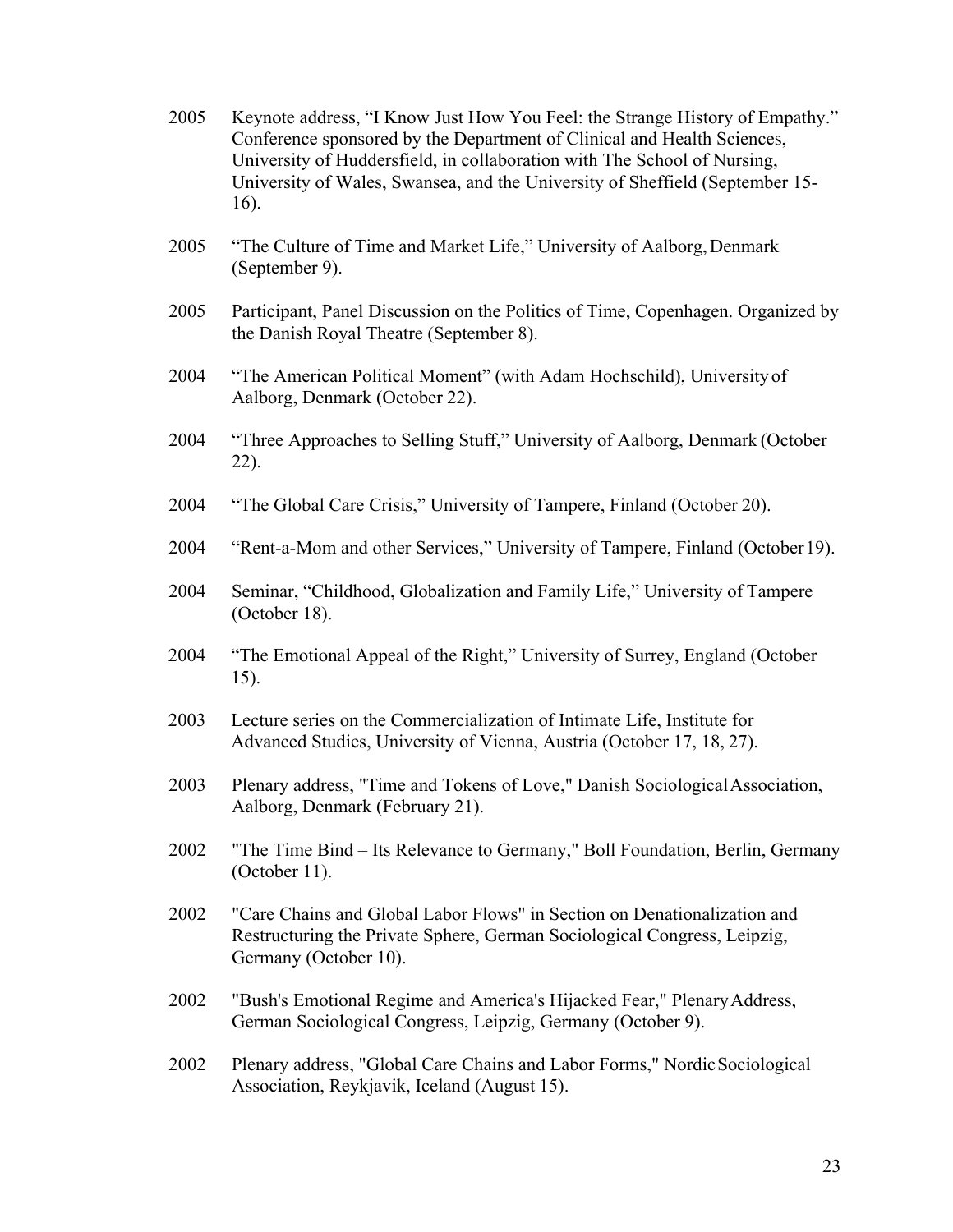- 2001 "The Sociology of Emotions: A New Look," Brunel University, London, UK (October 4).
- 2001 "Children's Understanding of Care," University of Trondheim, Norway (October 2).
- 2001 "Conference on Cross-Cultural Perspectives on Care," University of Bergen, Norway. Organizer: Kari Waerness and Lise Isaksen (September 26).
- 2001 "Cultures of Care," University of Bergen, Norway (September 26).
- 2000 "Care Chains," University of Oslo, Norway (September 2).
- 2000 Public lecture, "The Global Woman," University of Oslo,Norway (August 31).
- 2000 "Emotional Labor in Caring Work," University of Montreal, Schoolof Medicine, Canada (May 15).
- 2000 "The Care Deficit," The Industrial Society (Will Hutton, Presider), London, England (February 18).
- 2000 "What Makes Family Friendly Policies Take or Not?" Address to the Industrial Society, London, England (February).
- 1999 Forum Fellow Speaker, "Why Do We Work So Hard?" World Economic Forum, Davos, Switzerland (January 28-31). (Invited to WEF for January 2003, declined.)
- 1998 "Globalization, Time and the Family," paper presented at a conference on "Time and Modernities" held at Castelgondolfo, Italy. Pope John Paul II in attendance. Organized by the Institute for the Study of Man, Vienna, Austria (August18-19).
- 1995 Plenary address, "The Sociology of Emotion," Annual Meeting of the German Psychoanalytic Association, Saarbrucken, Saarlandes, Germany (October 1).
- 1995 "The Commodification of Time," The Vilhelm Aubert Lecture, University of Oslo (September 29).
- 1995 "Work, Family and the Language of Time," Collegium Budapest, Hungary (January 23).
- 1994 "The Future of Fatherhood," International Conference on Fatherhood, University of Tilburg, The Netherlands (May 26).
- 1993 "Gender and Caring," University of Edinburgh, Scotland, School ofSocial Policy and School of Nursing (April 15).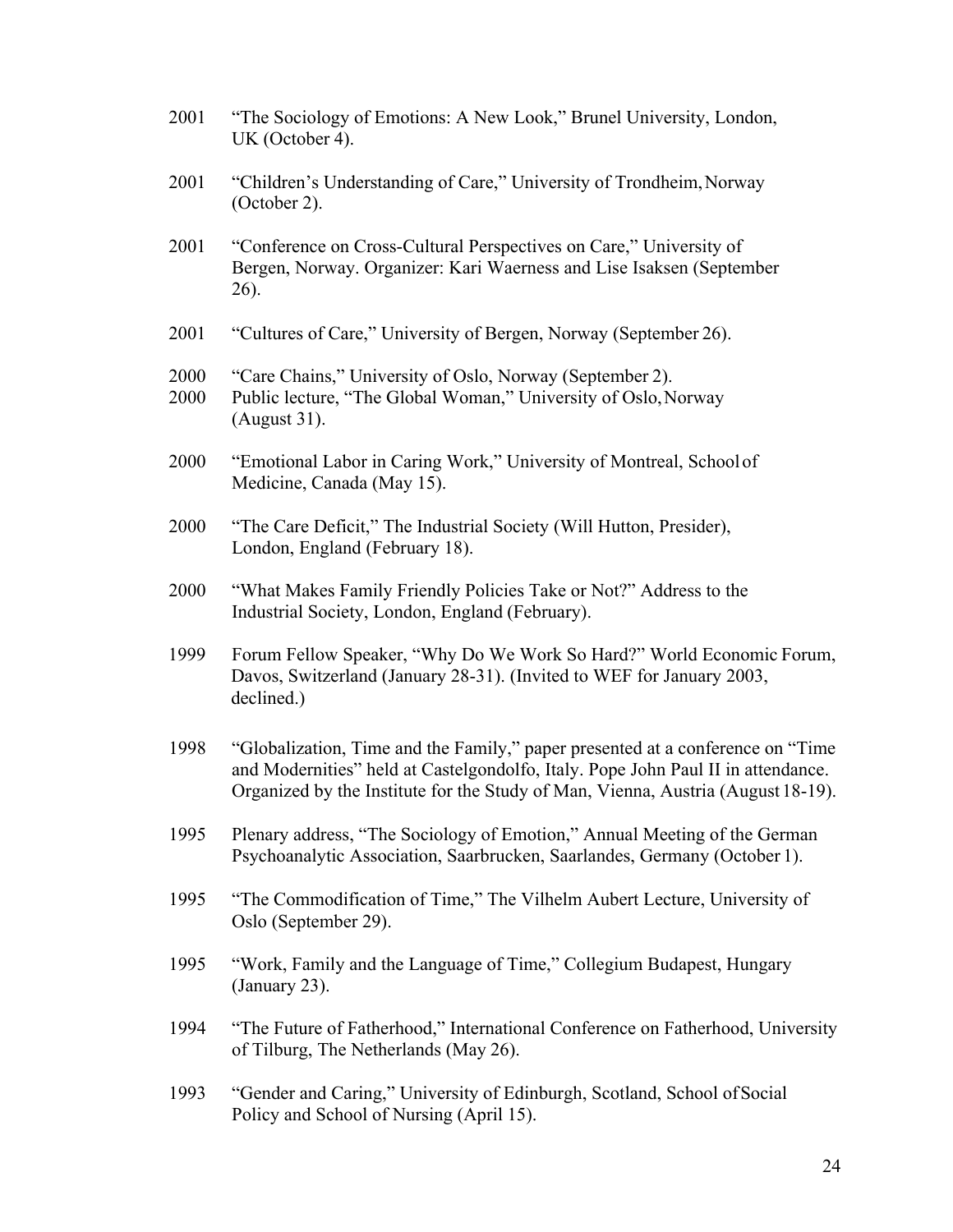- 1993 Plenary Address, "Emotional Geography and Social Policy: Work Culture at Home, and Family Culture at Work," The Fuller Endowed Lecture, British Sociological Association, University of Essex, Great Britain (April 6).
- 1991 "Working Women in the United States and the Soviet Union,"Academgorodok, Novosibirsk, Russia (May).
- 1990 Plenary Address, "The Culture of Coolness: The Postmodern Element in American Advice Books for Women," session on Post-modernism, German Sociological Association, Frankfurt, Germany (October 10).
- 1990 "Negotiating Care in Private Relationships," Conference on Quality of Citizenship, Utrecht University, Holland (March 20-23).
- 1987-88 "Erving Goffman's Contribution to Sociology," conference on Erving Goffman, Institute of Languages, Mysore, India (December 31-Jan 1).

#### **Invited Lectures – National (Selected)**

- 2017 Giving Pledge Event with Demoracy Fund, San Francisco CA (December 6).
- 2017 Keynote Speaker, "Educating for Civic Engagement." ASA Symposium for High School Teachers of Sociology, San Francisco CA (November 17).
- 2017 "The Divided States of America," Skype with Shippensburg University/Lawrence Eppard (November 15).
- 2017 "Evidence Squared Podcast," Peter Jacobs, Berkeley CA (November 13).
- 2017 Resistance Action East Bay (RAEB), Berkeley CA (November 12).
- 2017 The Views of Populists: What Trump Voters' Perspectives and Perceptions of Trump Voters Tell Us About U.S. Democracy, Center for Right Wing Studies, Berkeley CA (November 9).
- 2017 "Law and Politics," New York University School of Law, Center for Diversity, Inclusion and Belonging, hosted by David Glasgow, New York, N.Y. (November 6).
- 2017 "Crossing a Political Divide," Remarque Institute, New York NY (November 2).
- 2017 "A Path Forward" in Conversation with Tony Marx, president, New York Public Library, New York NY (November 2).
- 2017 "Crossing the Empathy Wall," Columbia School of Social Work, Columbia University, New York NY (November 1).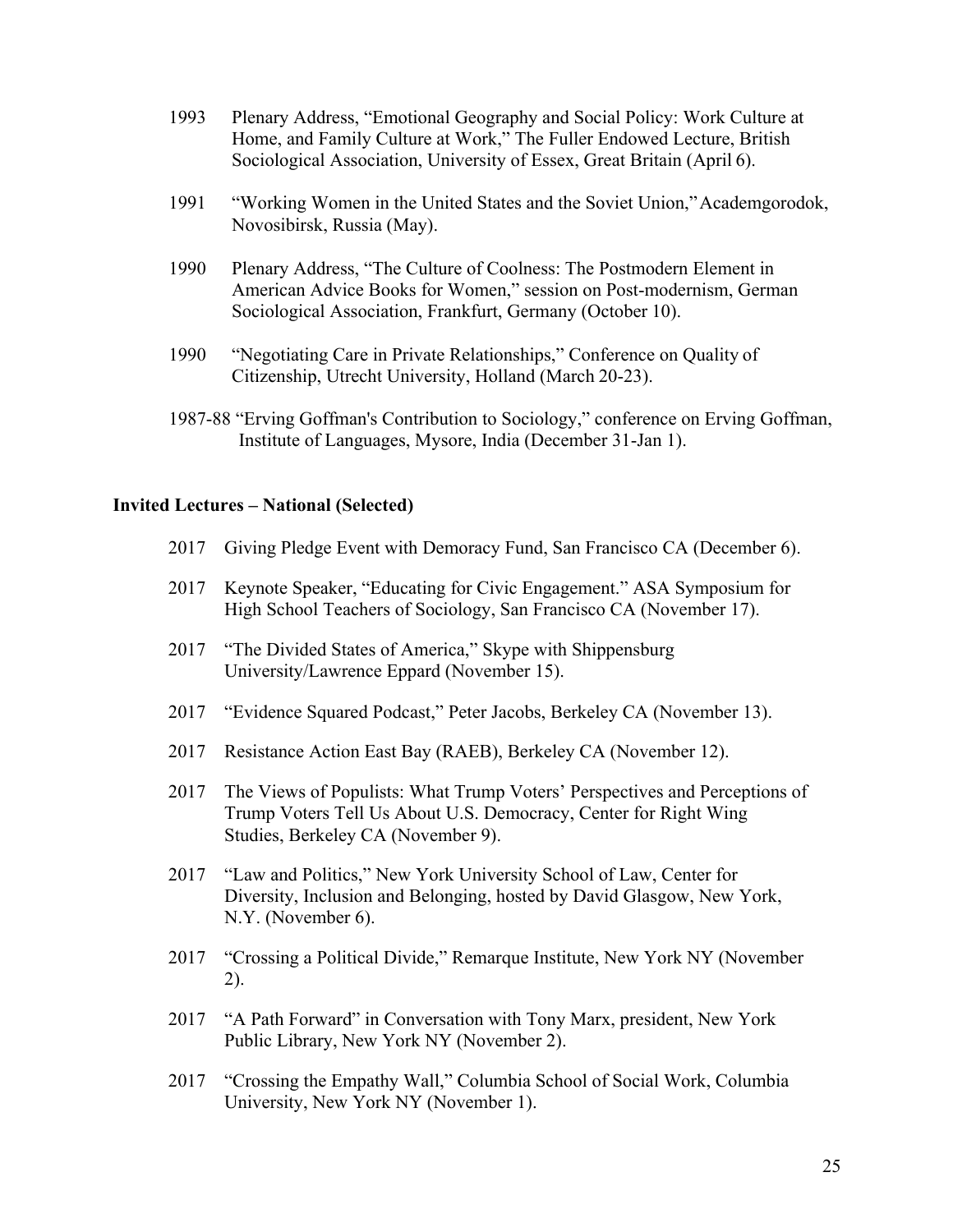- 2017 "Crossing the Empathy Wall," 2017 National Bioneers Conference, San Rafael CA (October 20-22).
- 2017 "Communicating Across the Divide," Academic Lives Program with Joan Blades, The Women's Faculty Club, Berkeley CA (October 17).
- 2017 "In the Sociological Tradition," Moses Lecture, International House, Berkeley CA (October 11).
- 2017 "Politics and the Media," Panel Discussant, New Yorker Festival, New York NY (October 8).
- 2017 "Empathy," Psychoanalytic Institute of Northern California (September 9).
- 2017 "Crossing the Divide," Literary and Scientific Circle, Chautauqua Institute, Buffalo NY (July 13).
- 2017 "Crossing the Divide," Sun Valley Writers' Conference (June 29-July 3).
- 2017 "Crossing the Divide," Bay Book Festival, First Congregational Church, Berkeley CA (June 3).
- 2017 "Who's Turn is it to Reach Out?" World Affairs Council, San Francisco CA (May 31).
- 2017 "Turning Research into Literature," University Press Books, Berkeley CA (May 23).
- 2017 "Crossing the Divide" San Ramon Valley Democratic Club, San Ramon CA (April 27).
- 2017 "Crossing the Divide," *Los Angeles Times* Book Festival, Los Angeles CA (April 22).
- 2017 "Engaging Us All," Los Angeles City College, Los Angeles CA (April 21).
- 2017 "Getting Out of Our Bubbles," Indivisible Berkeley, Northbrae Community Church, Berkeley CA (April 17).
- 2017 "Empathy and the Church," St. Luke's Episcopal Church, San Francisco, CA. (April 9).
- 2017 "Pollution, the Political Divide and the Possibility of Common Ground,"  $23<sup>rd</sup>$ Annual Lecture, Energy and Resources Group, U.C. Berkeley CA (April 6).
- 2017 "Gender and Political Engagement," Video-conferenced Keynote, Work & Gender Conference, Harvard Business School (April 6).
- 2017 "Strangers: Research and Findings," Skype, Social Scholars Program, Michigan State University (April 5).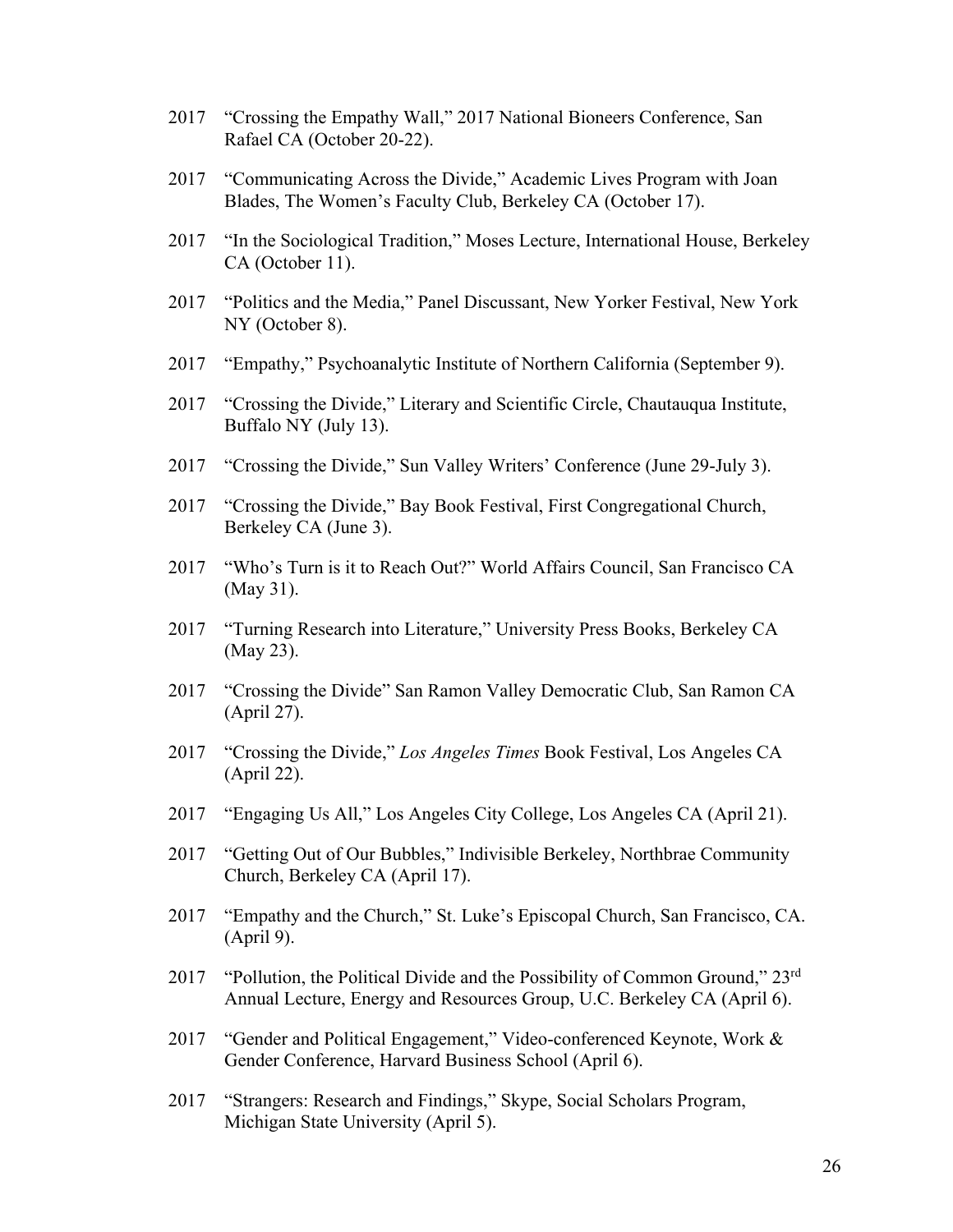- 2017 "Spiritual Commitment and Empathy Across Divides," Forum, Grace Cathedral, San Francisco CA (April 2).
- 2017 "How Others See the Democrats," Public Policy Dinner, Congresswoman Rosa Delauro, Washington DC (March 29).
- 2017 "Communicating The Importance of the Social Science Across the Political Divide" Keynote Address, Consortium of Social Science Associations (COSSA), Washington DC (March 29).
- 2017 "Two Different Views of the Economy," Leatherbee Lecture, Harvard Business School, Cambridge, MA (March 27).
- 2017 "Narrating Narratives" Keynote Speaker, Power of Narrative, Boston University, Boston MA (March 24).
- 2017 "Researching the Big Divide," Boston University, Sociology Department, Boston MA (March 24).
- 2017 "Getting Out of the Bubble," Harvard University, Kennedy School of Government, Cambridge MA (March 23).
- 2017 "Research and Action," MIT, Sloan School of Management, Cambridge MA (March 23).
- 2017 "Education and Empathy," Harvard University, Graduate School of Education, Cambridge MA (March 22)
- 2017 "What Activists Should Know," Keynote Invitation, Strategic Activism Wonkathon, Oakland CA
- 2014 "Money and Emotion: The Case of Indian Commercial Surrogacy," Conference, "Money Talks," celebration Viviana Zelizer's *The Social Meaning of Money*, Yale University, School of Law, on work of Viviana Zelizer (September 12).
- 2014 "How to Write for Social Change," Conference on Writing for Change, San Francisco, California (September 6).
- 2014 "Does Inequality Hurt Families?" Plenary Panel, American Sociological Association, San Francisco, California (August 19).
- 2014 "Have We Unstalled the Stalled Revolution?" 25<sup>th</sup> Anniversary of the Second Shift, Special Panel, American Sociological Association, San Francisco, California (August 18).
- 2014 "Have We Unstalled the Stalled Revolution?" The Work and Families Research Network, International Conference, 25<sup>th</sup> Anniversary of The Second Shift, plenary session. New York, New York (June 20).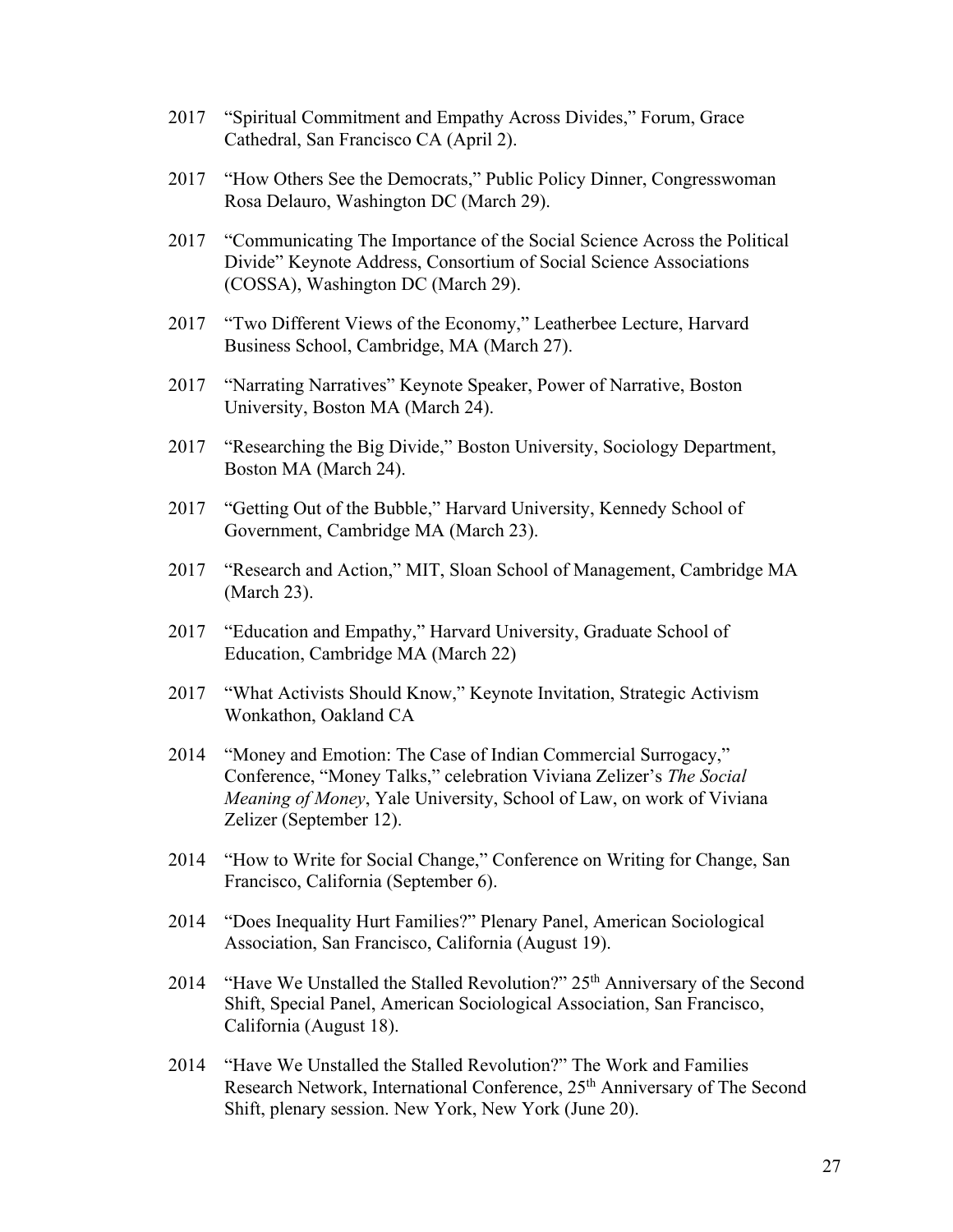- 2014 "Keeping Personal Life Personal," The Beers Lecture, University of Kentucky, Lexington, Kentucky, (March 5-7).
- 2013 The Stanford Freshman Three Books Program, Stanford University, Freshman Forum, officiated by Professor Nick Jenkins, forum participant. (September 19).
- 2013 "The Sociological Paradigm and Maternal Sensibility," San Francisco Psychoanalytic Center, San Francisco, CA. (April 13).
- 2013 "Invisible Labor" Washington University, School of Law, St. Louis, Missouri. Keynote Colloquium on Invisible Labor. (Feb 7-8).
- 2012 "A Conceptual Look at Outsourcing," Boston University, Boston, MA (April 13).
- 2012 "The Ins and Outs of Outsourcing," The Los Angeles Public Library, ALOUD Program (May 24).
- 2012 "The Ins and Outs of Outsourcing," Rice University, Houston, Texas (September 11).
- 2012 "Meaningful Outsourcing," Abilities United, Palo Alto Ca. (Nov 17).
- 2012 "Outsourcing, Setting Feeling Rules and Re-personalizing Work," Sociology Department, Princeton University (November 26).
- 2010 "Emotional Capitalism," The Haven Center, University of Wisconsin, Madison, WI (November 16).
- 2010 "The Gift Exchange and Market Ties," Center for Advanced Study in Behavioral Sciences, Stanford University, Palo Alto, CA (April 21).
- 2009 "The Modern Meaning of Work," Alice Cook Memorial Lecture, Cornell University, Ithaca, NY (September 3).
- 2009 "Commercializing Intimate Life," Grand Rounds, Herrick Hospital and Alta Bates Hospital, Berkeley, CA (May 4).
- 2009 "Trusting the Government," Plenary Session, Left Forum, Pace University, New York, NY (April 17).
- 2009 "Frontiers in Emotional Labor," Left Forum, Pace University, New York, NY (April 17).
- 2008 Panelist and presenter at the ASA Annual Meeting themed "Worlds of Work," Boston, MA (August 1-4).
- 2008 Plenary speaker, "The Meaning of Work," American Sociological Association, Boston, MA (August 2).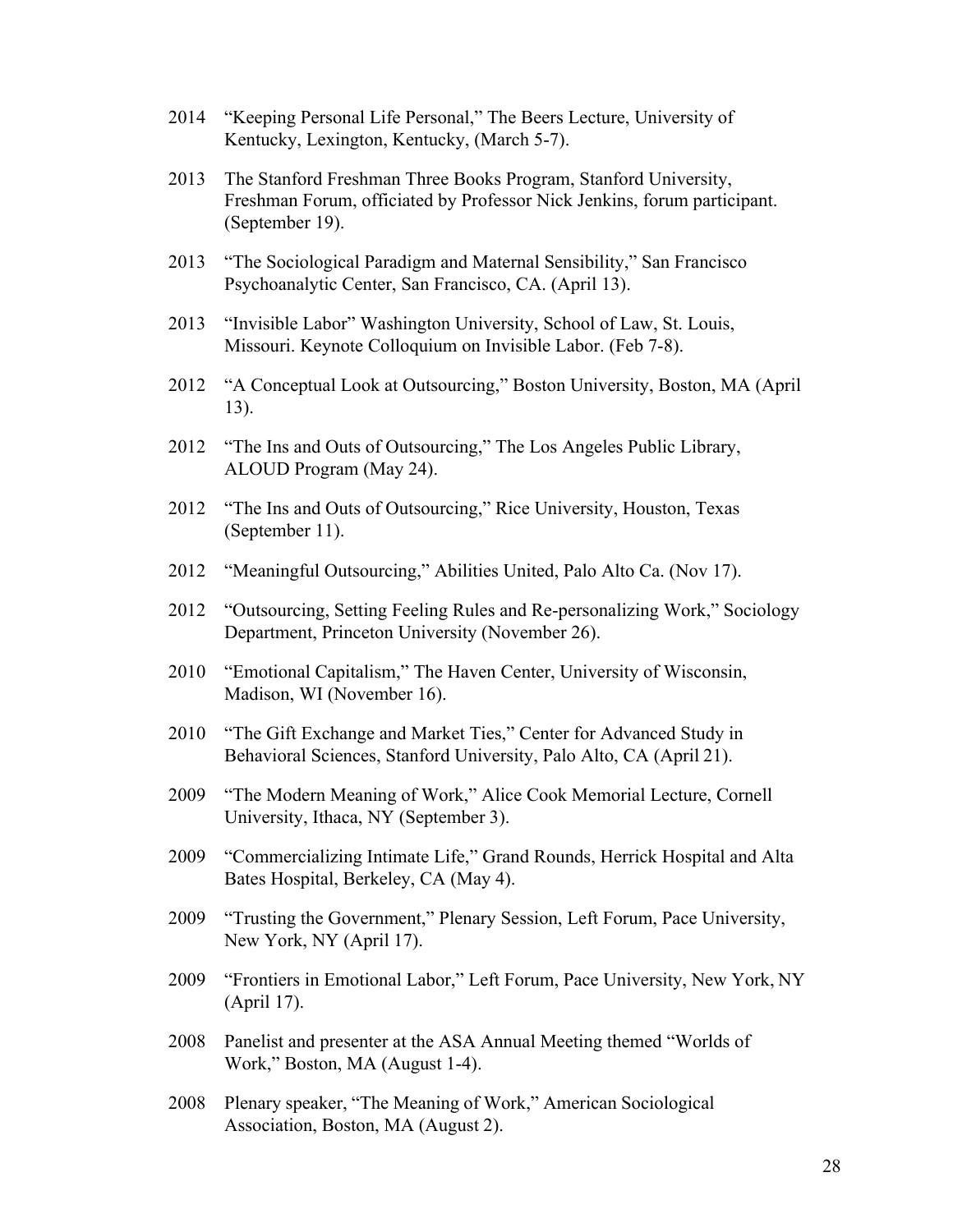- 2008 "How Far Have We Come?" Panel Speaker, American Sociological Association, Boston, MA (August 2).
- 2008 "Managed Hearts and Second Shifts," Special Session on Work of Arlie Hochschild, American Sociological Association, Boston, MA (August 2).
- 2007 Keynote Speaker, "Law and the Emotions," conference on Law and Emotion, Boalt Law School, University of California, Berkeley (February 8).
- 2005 "The Chauffeur's Dilemma: Blue Collar Support for the Bush Tax and Budget Cuts," Plenary Panel Session, with Kevin Phillips, American Sociological Association, Philadelphia (August 15).
- 2005 "Living in the Bush Years," conference sponsored by Bates College and Maine Veterans for Peace (July 29).
- 2005 Radio interview on Air America, "Ring of Fire," with Mike Papantonio(July 15).
- 2004 "The Echo Chamber between Market and Non-Market Life," American Sociological Association, Session 64 (August 14).
- 2004 "Global Care Migration," American Sociological Association, Panel Organizer and Moderator (August 14).
- 2003 "Emotion Management and the State," 20<sup>th</sup> Anniversary Session of my book, *The Managed Heart*, Session on the Sociology of Emotions, American Sociological Association, Atlanta (August).
- 2003 "Temporal Strategies and the Commercial Wedge," Special Session: Social Psychology in the Substantive Specialty Fields of Sociology, American Sociological Association, Atlanta (August).
- 2002 "1960s and 2002: The Long Look," panel participant, Swarthmore College (June 8).
- 2002 "Why We Need Dreams," Swarthmore College Alumni Weekend Collection Talk (June 7).
- 2002 "The Democratic Party and the American Family," Democratic Leadership Council, Royal Sonesta Hotel, New Orleans, Louisiana (April 26).
- 2002 "Living with the Genie," panel participant in conference on the role in society of new technology, New York University (March 6).
- 2002 "Global Labor Flows," Radcliffe Institute for Advanced Study, Harvard University, Cambridge, MA (March).
- 2000 "Forward and Backward: Women, Globalization and the New Class Structure," speaker at the Mario Savio Memorial Lecture (October 17).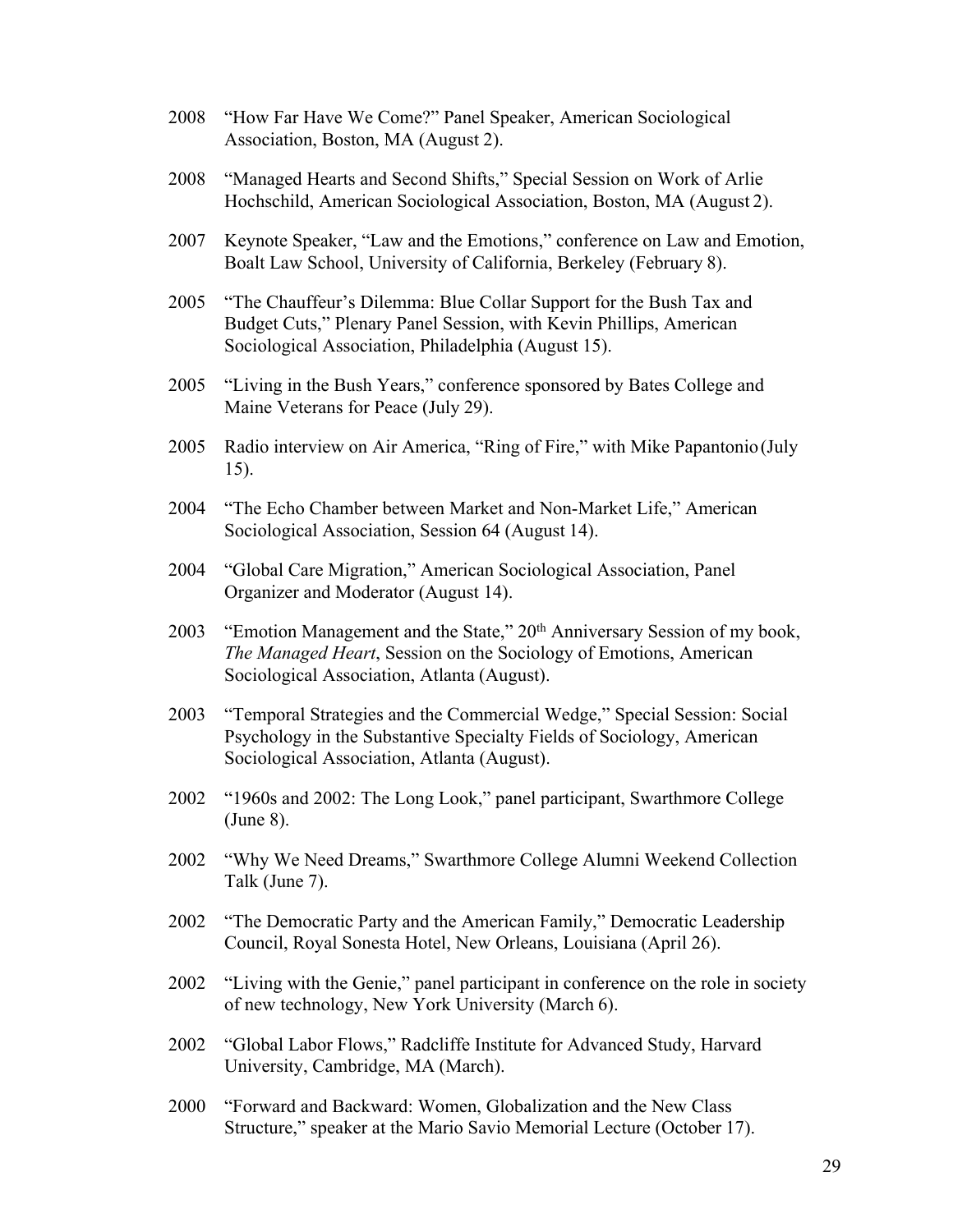- 2000 "Emotional Labor in Caring Work," School of Business, University of Montreal (May 15). Talk to be published in *Conference Report*, issued by Laura Dube, Convener.
- 2000 Keynote Address, National Conference, "Work and Family: Expanding the Horizons," The Cathedral Hill Hotel, San Francisco, CA (March 3).
- 2000 Presider and Co-Organizer (with Orville Schell), "The Women's Movement: Where are We Going?" (with Susan Faludi, Barbara Ehrenreich, Dierdre English and others), School of Journalism, University of California, Berkeley, CA (February 7).
- 2000 Panel Discussion, "The McDonaldization of Everything?" with George Ritzer, co-sponsored by The Institute for Industrial Relations and the Sociology Department, University of California, Berkeley, CA (February).
- 2000 "A Social Perspective on Modern Space," Department of City Planning, M.I.T., Cambridge, MA (January 31).
- 2000 "Women and Work," panel participant, Institute for International Relations, Berkeley, CA (January 20).
- 1999 "A Global Life: Eqbal Ahmad," at "A Memorial Conference on the Works of Eqbal Ahmad," Hampshire College, Amherst, MA (September 18).
- 1999 "The Modern Workplace," Renaissance Weekend, Beaver Creek, Colorado (September 2-6).
- 1999 Plenary speaker, "Waving Window: Parents and Children Look at the Work Family Balance," the National Montessori Association Annual Meeting, Cincinnati, Ohio (April).
- 1999 The Mayor's Summit for Women, San Francisco (April 16).
- 1999 "The Waving Wall: Implications for Public Policy," Child Development Policy Advisory Committee, Sacramento, California (February 17).
- 1998 "Eavesdropping Children, Adult Deals and Cultures of Care," Work/Family Conference, "Today's Realities, Tomorrow's Vision" (November 6-8).
- 1996 "Social Worlds and A Sense of Time," Hollingshead Lecture, Yale University (September 27).
- 1996 "How to Implement Family-Friendly Policies," address to the Domestic Policy Council, White House, Washington DC (September 17).
- 1996 "When Home Becomes Work and Work Becomes Home," Experts Forum, National Conference on Work-Family Balance, convened by Vice President Gore, Nashville, Tennessee (June 23).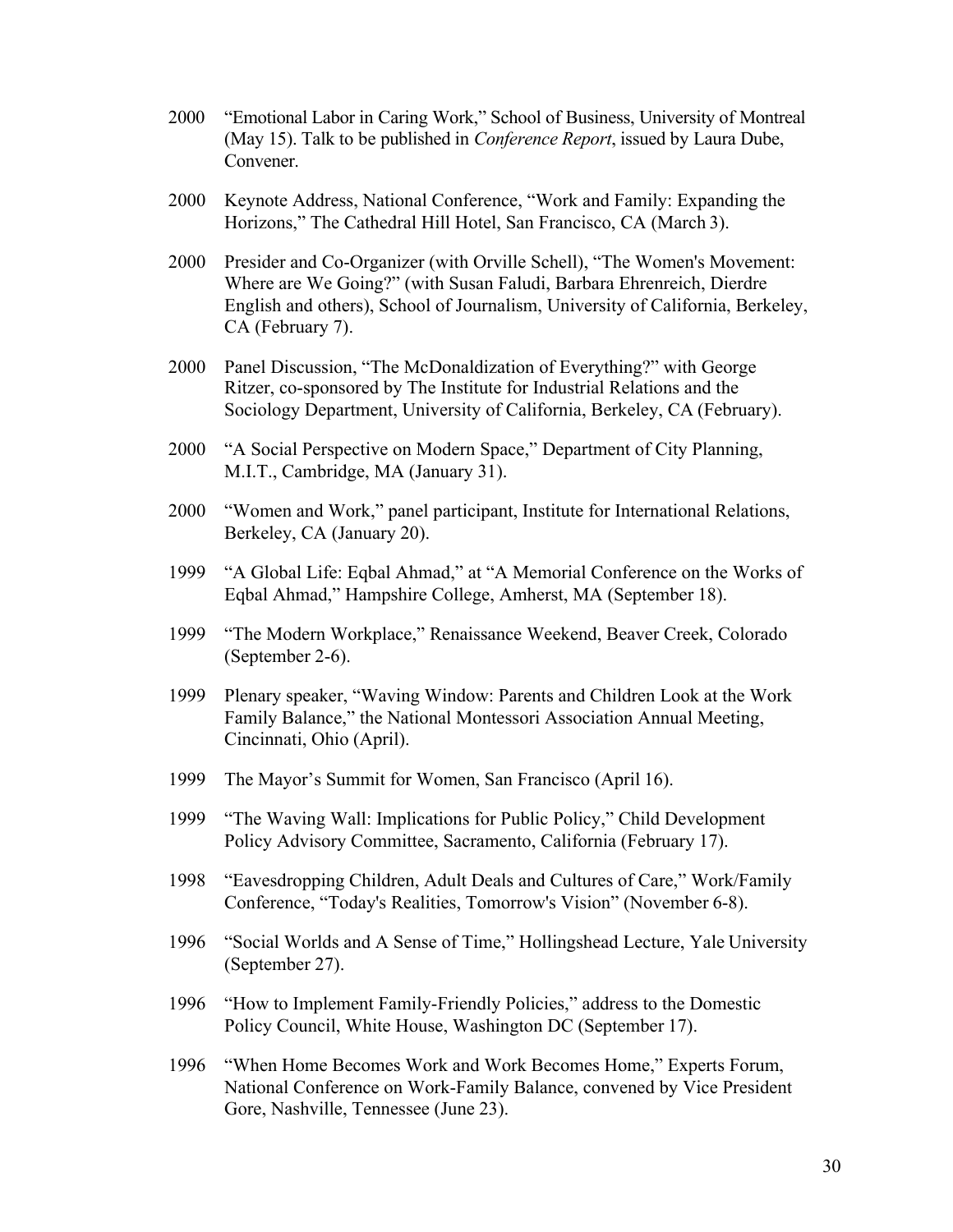- 1996 "The Third Shift: Time Architects in Everyday Life," Conference on the Time Famine, University of Iowa, Iowa City, Iowa (May 15).
- 1994 Plenary session, "Three Discourses in the Family Values Debate," American Sociological Association, Los Angeles, California (August 8).
- 1993 Plenary speaker, "Reshaping the Workplace," American Orthopsychiatric Association, San Francisco (May 19).
- 1992 Plenary Address, "Denying Needs at Home or Contesting Rules at Work," National Council on Family Relations, Orlando, Florida (November 8).
- 1992 "Idealized Emotional Moments in Advice Books: The Cultural Signal Function of Emotion," International Society for Research on Emotions, Carnegie Mellon University, Pittsburgh, PA (August 20).
- 1992 Plenary Address, "Magnified Moments and the Right Real Self: What Advice Books Tell Us," Theory, Culture and Society Conference, Seven Springs, Pittsburgh, Pennsylvania (August 19).
- 1992 "Do Americans Value Children?" World Affairs Conference, Boulder, Colorado (April 8-13).
- 1992 "Corporate Response to the Stalled Revolution," Social Venture Network, Southbury, Connecticut (April 3-5).
- 1990 Plenary Address, "The Impact of Economic Trends on the American Family," American Demographics Association, New York, New York (June 13).
- 1990 Plenary Address, "The Study of Emotions and Family Life," Stone Symposium, Society for the Study of Symbolic Interaction, Tampa, Florida (January 26).
- 1990 "Changing Workforce, Unchanging Workplace?" Western Behavioral Sciences Institute, La Jolla, California (January 14).
- 1989 "Culture, Gender and Emotion," Mellon Colloquium Series on Culture, Princeton University, Princeton, NJ (May 8).
- 1989 "The Media Portrayal of the Working Mother," Conference on Women and the Media, School of Journalism, University of Southern California (February 25).
- 1988 Plenary panel, "What Sociologists Have to Tell the Next President," American Sociological Association, Washington D.C (August 5).
- 1987 Keynote speaker, Conference on the Status of Women, University of Delaware (March 25).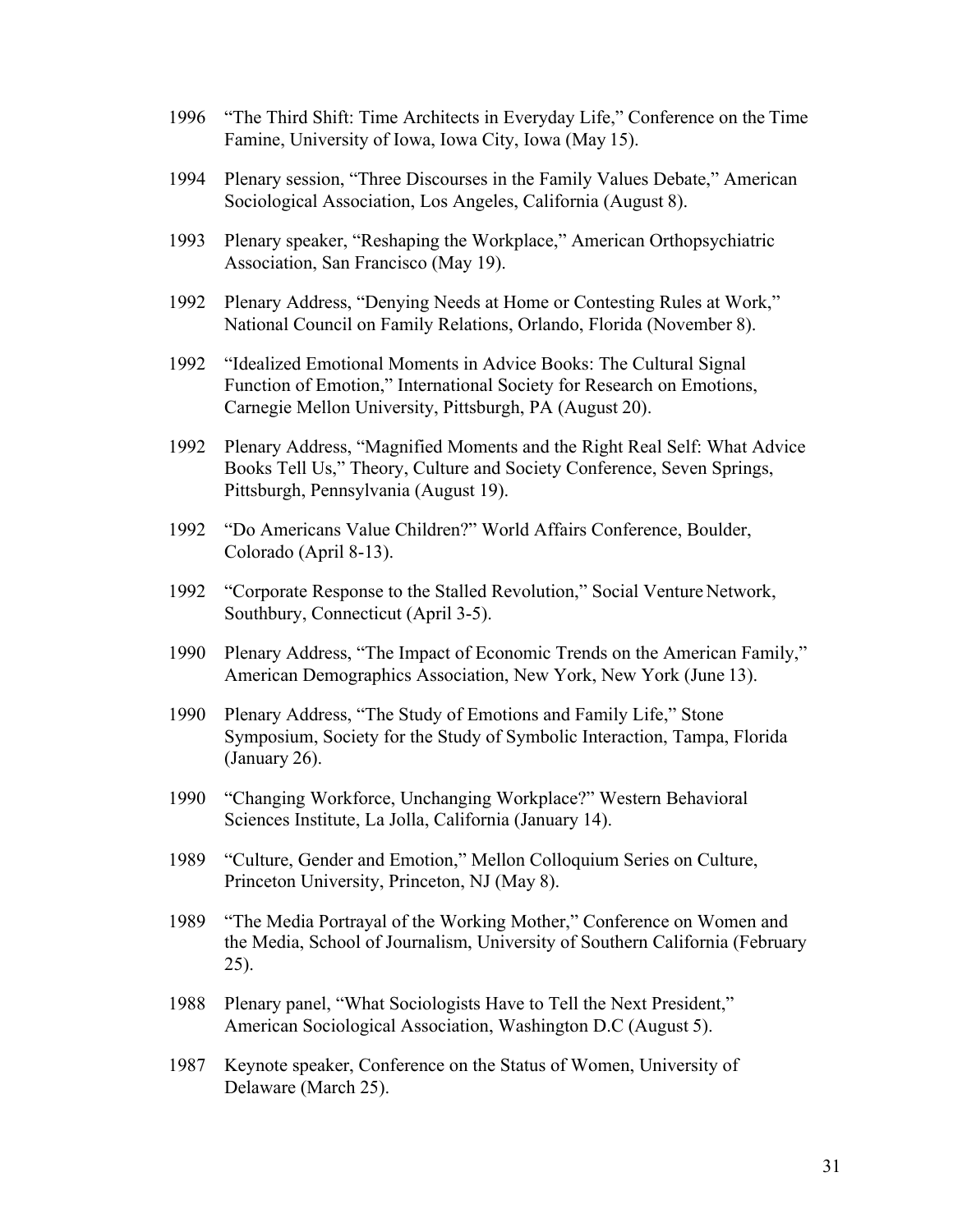1986 Keynote speaker, "Marital Negotiation: A Qualitative Study," University of Chicago, Spring Institute Conference (April 5).

## **Public Service**

## *Service at the University of California, Berkeley*

| $1995 - 1996$ | Chair, Advisory Committee, Institute for the Study of Social<br>Change. Member (1992-96).                                                                                                                                                                                           |
|---------------|-------------------------------------------------------------------------------------------------------------------------------------------------------------------------------------------------------------------------------------------------------------------------------------|
| 1986          | Chair, Women's Research Committee. Established to set up an institute<br>for gender research; later called the Beatrice Bain Institute for Research<br>on Women. (Retroactively named the first Acting Director of the Beatrice<br>Bain Institute.)                                 |
| $1985 - 1987$ | Served on the Joint Subcommittee of the Women's Center and<br>Women's Studies Group Major. Co-wrote the advisory report<br>regarding a coordinated five-year plan for the Women's Center,<br>Women Studies and the Gender Research Institute. (Advisory to the<br>Vice Chancellor). |
| $1985 - 1987$ | Advisory Board, Women's Studies Program.                                                                                                                                                                                                                                            |

## *Service to the Department of Sociology at UC, Berkeley*

Chair Undergraduate Curriculum Committee Undergraduate Advisor Member, Teaching Committee Admissions Committee

# *Service to the American Sociological Association*

| 1997          | Regular Session Organizer, Family and Kinship. Submission<br>reviewer for ASA, August 9-13, Toronto, Canada. |
|---------------|--------------------------------------------------------------------------------------------------------------|
| $1988 - 1990$ | Chair (Elected) of Section on the Sociology of Emotions, and<br>member of Section Council.                   |
| 1991          | Member (Elected) of Section Council, Sociology of Culture<br>Section.                                        |
| Ongoing       | Member of ASA Sections on Gender, Family and Emotions.                                                       |